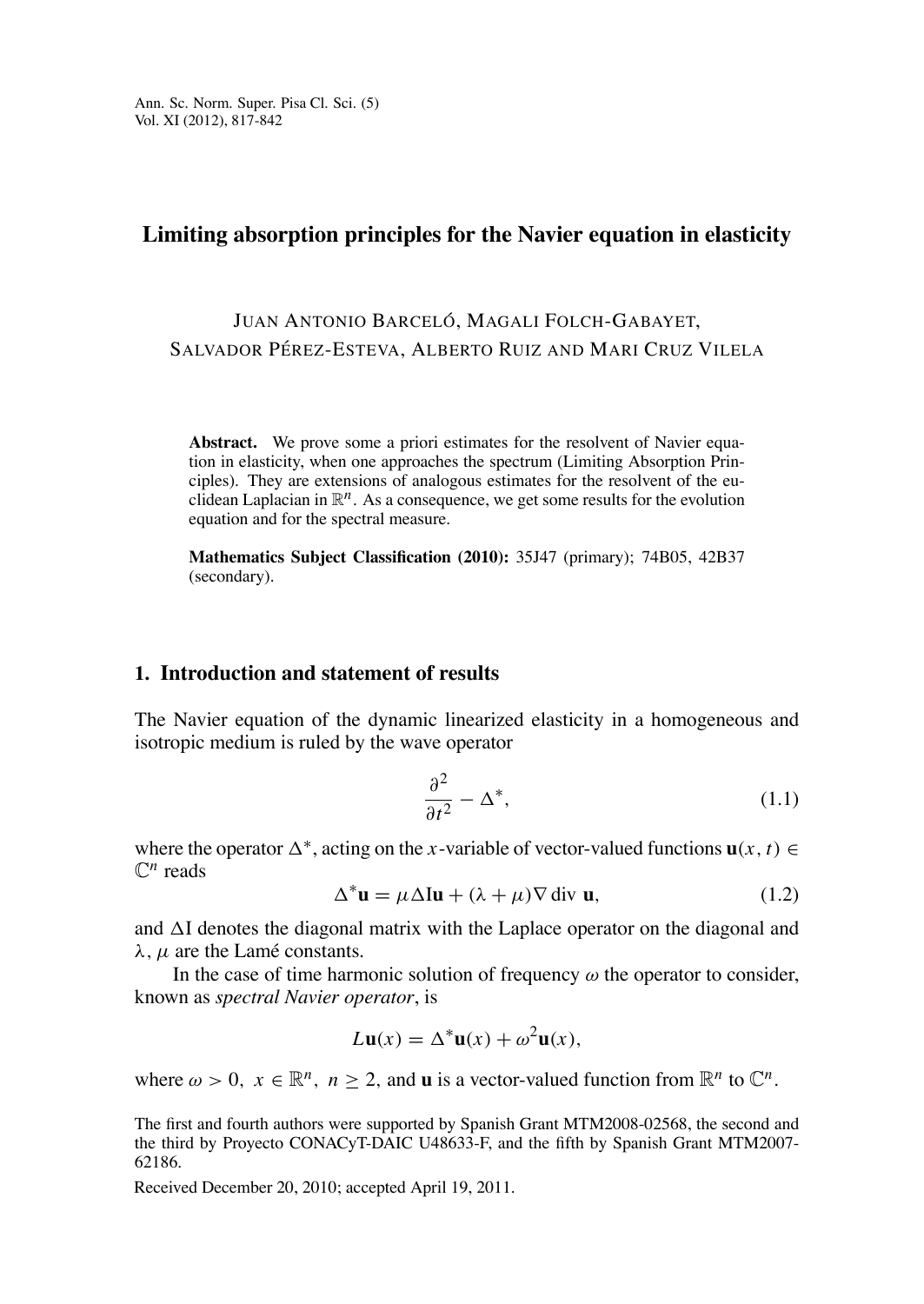Throughout this paper we will assume that  $\mu > 0$  and  $2\mu + \lambda > 0$  so that the operator  $\Delta^*$  is strongly elliptic and, we will denote by  $k_p$  and  $k_s$  respectively the speed of propagation of longitudinal and transversal waves, which are given by

$$
k_p^2 = \frac{\omega^2}{(2\mu + \lambda)} \quad \text{and} \quad k_s^2 = \frac{\omega^2}{\mu}.
$$
 (1.3)

It is well known that any solution **u**, of the *homogeneous spectral Navier equation* 

$$
L\mathbf{u}(x) = \Delta^* \mathbf{u}(x) + \omega^2 \mathbf{u}(x) = \mathbf{0},\tag{1.4}
$$

with  $\Delta^*$  given by (1.2), in a domain, can be written as the sum of the so called compressional part, denoted by  $\mathbf{u}_p$ , and the shear part, denoted by  $\mathbf{u}_s$ , where

$$
\mathbf{u}_p = -\frac{1}{k_p^2} \nabla \operatorname{div} \mathbf{u} \quad \text{and} \quad \mathbf{u}_s = \mathbf{u} - \mathbf{u}_p. \tag{1.5}
$$

Observe that  $\mathbf{u}_p$  and  $\mathbf{u}_s$  are solutions of the vectorial homogeneous Helmholtz equations  $\Delta I \mathbf{u_p}(x) + k_n^2 \mathbf{u_p}(x) = \mathbf{0}$  and  $\Delta I \mathbf{u_s}(x) + k_s^2 \mathbf{u_s}(x) = \mathbf{0}$ , respectively.

Besides, if **u** is an entire solution *(i.e.* a solution in the whole  $\mathbb{R}^n$ ) of (1.4) satisfying the Kupradze outgoing radiation conditions:

$$
(\partial_r - ik_p)\mathbf{u}_p = \mathbf{o}(r^{-(n-1)/2}), \qquad r = |x| \to \infty,
$$
 (1.6)

$$
(\partial_r - ik_s)\mathbf{u}_s = \mathbf{o}(r^{-(n-1)/2}), \qquad r = |x| \to \infty,
$$
 (1.7)

then,  $\mathbf{u} = \mathbf{0}$  (see [19] for the three-dimensional case).

As a consequence, for a vector-valued function  $f \in C_0^{\infty}$ , if there exists a solution of the Navier equation

$$
\Delta^* \mathbf{u}(x) + \omega^2 \mathbf{u}(x) = \mathbf{f}(x), \qquad \omega > 0, \ x \in \mathbb{R}^n, \ n \ge 2, \qquad (1.8)
$$

satisfying the Kupradze outgoing radiation conditions (1.6) and (1.7), where  $\mathbf{u}_p$  and  $\mathbf{u}_s$  are given by (1.5) out of the support of  $\mathbf{f}$ , then the solution is unique.

Similar statements hold true for the Kupradze incoming radiation conditions

$$
(\partial_r + ik_p)\mathbf{u}_p = \mathbf{o}(r^{-(n-1)/2}), \qquad r = |x| \to \infty,
$$
 (1.9)

$$
(\partial_r + ik_s)\mathbf{u}_s = \mathbf{o}(r^{-(n-1)/2}), \qquad r = |x| \to \infty.
$$
 (1.10)

Equation  $(1.8)$  and conditions  $(1.6)$  and  $(1.7)$  are genuine vectorial versions of the scalar Helmholtz equation, given by

$$
\Delta v(x) + k^2 v(x) = g(x), \qquad k > 0, \ x \in \mathbb{R}^n, \ n \ge 2,
$$
 (1.11)

and the Sommerfeld outgoing radiation condition

$$
(\partial_r - ik)v = o(r^{-(n-1)/2}), \qquad r = |x| \to \infty.
$$
 (1.12)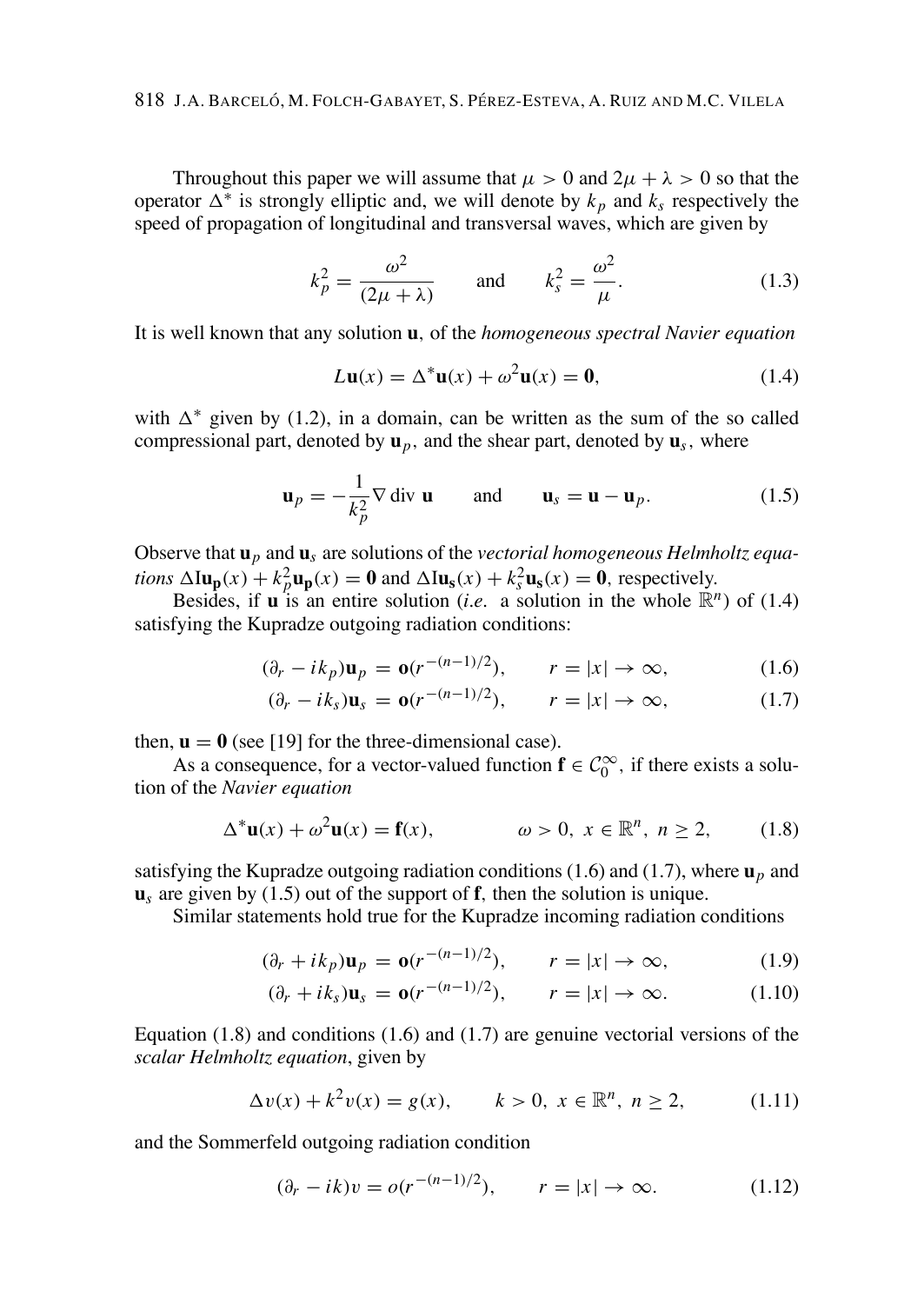Throughout this paper, given a Banach space of scalar valued functions

$$
B(\mathbb{R}^n) = \{g : \mathbb{R}^n \longrightarrow \mathbb{C} : \|g\|_B < \infty\},
$$

its vector-valued version will be denoted by

$$
\mathbf{B}(\mathbb{R}^n) = \{\mathbf{f} : \mathbb{R}^n \longrightarrow \mathbb{C}^n : \|\mathbf{f}\|_{\mathbf{B}} < \infty\},\
$$

where  $||{\bf f}||_{{\bf R}} = ||{\bf f}||_{{\bf R}}$ , and  $|{\bf f}|^2 = |(f_1, \ldots, f_n)|^2 = |f_1|^2 + \ldots + |f_n|^2$  and its dual space by  $\mathbf{B}^*(\mathbb{R}^n)$ .

**Limiting absortion principles.** If  $z = \gamma + i\varepsilon$  belongs to the resolvent set of  $\Delta^*$ , *i.e.*  $\varepsilon \neq 0$  (see (2.7) below), there exists a constant  $c(z) > 0$  independent of **f** such that the following estimate holds:

$$
\|(\Delta^* + zI)^{-1}f\|_{L^2} \le c(z) \|f\|_{L^2},
$$

where I denotes the identity matrix of order *n*. The constant  $c(z)$  blows up as z approaches the spectrum of  $\Delta^*$ , that is  $\mathbb{R}^+$ . An interesting question is the existence of Banach spaces  $\mathbf{B}(\mathbb{R}^n)$  such that the estimate

$$
\|(\Delta^* + z\mathbf{I})^{-1}\mathbf{f}\|_{\mathbf{B}^*} \le c(z) \|\mathbf{f}\|_{\mathbf{B}}
$$
\n(1.13)

holds for  $f \in L^2(\mathbb{R}^n) \cap B(\mathbb{R}^n)$  with  $c(z) > 0$  a constant independent of f so that it does not blow up when z approaches the spectrum of  $\Delta^*$ .

Furthermore, given any interval [a, b]  $\subset$  (0,  $\infty$ ) we look for the existence of a constant  $c$ , such that

$$
\sup_{\gamma \in [a,b]} \sup_{\varepsilon \in (0,1)} \| (\Delta^* + (\gamma \pm i\varepsilon)I)^{-1} \|_{\mathbf{B} \to \mathbf{B}^*} < c. \tag{1.14}
$$

Under these conditions, if  $L^2(\mathbb{R}^n) \cap B(\mathbb{R}^n)$  is dense in  $B(\mathbb{R}^n)$ , we may consider  $\mathbf{R}(z)$  the extension to  $\mathbf{B}(\mathbb{R}^n)$  of the operator  $(\Delta^* + zI)^{-1}$  defined in  $\mathbf{L}^2(\mathbb{R}^n) \cap \mathbf{B}(\mathbb{R}^n)$ . Following standard techniques (see [1, Theorem 4.1], and see also [20]), from  $(1.13)$ one should be able to prove that for  $f \in B(\mathbb{R}^n)$ .

$$
\mathbf{R}(\omega^2 + i0)\mathbf{f} := \text{weak} - \lim_{z \to \omega^2, \ \Im z > 0} \mathbf{R}(z)\mathbf{f}
$$
 (1.15)

exists in  $\mathbf{B}^*(\mathbb{R}^n)$  and is a weak solution of equation (1.8), which satisfies

$$
\|\mathbf{R}(\omega^2 + i0)\mathbf{f}\|_{\mathbf{B}^*} \le c(\omega^2) \|\mathbf{f}\|_{\mathbf{B}}
$$

We say that the *weak limiting absorption principle* holds for the operator  $\Delta^*$  in the space  $\mathbf{B}(\mathbb{R}^n)$  for Kupradze radiation conditions if (1.14) and (1.15) are satisfied and, furthermore, under the extra assumption  $f \in C_0^{\infty}(\mathbb{R}^n) \cap B(\mathbb{R}^n)$  one has that out of the support of **f**,  $\mathbf{R}(\omega^2 + i0)\mathbf{f}$  is the sum, as in (1.5), of  $\mathbf{u}_s$  and  $\mathbf{u}_p$ , satisfying (1.6)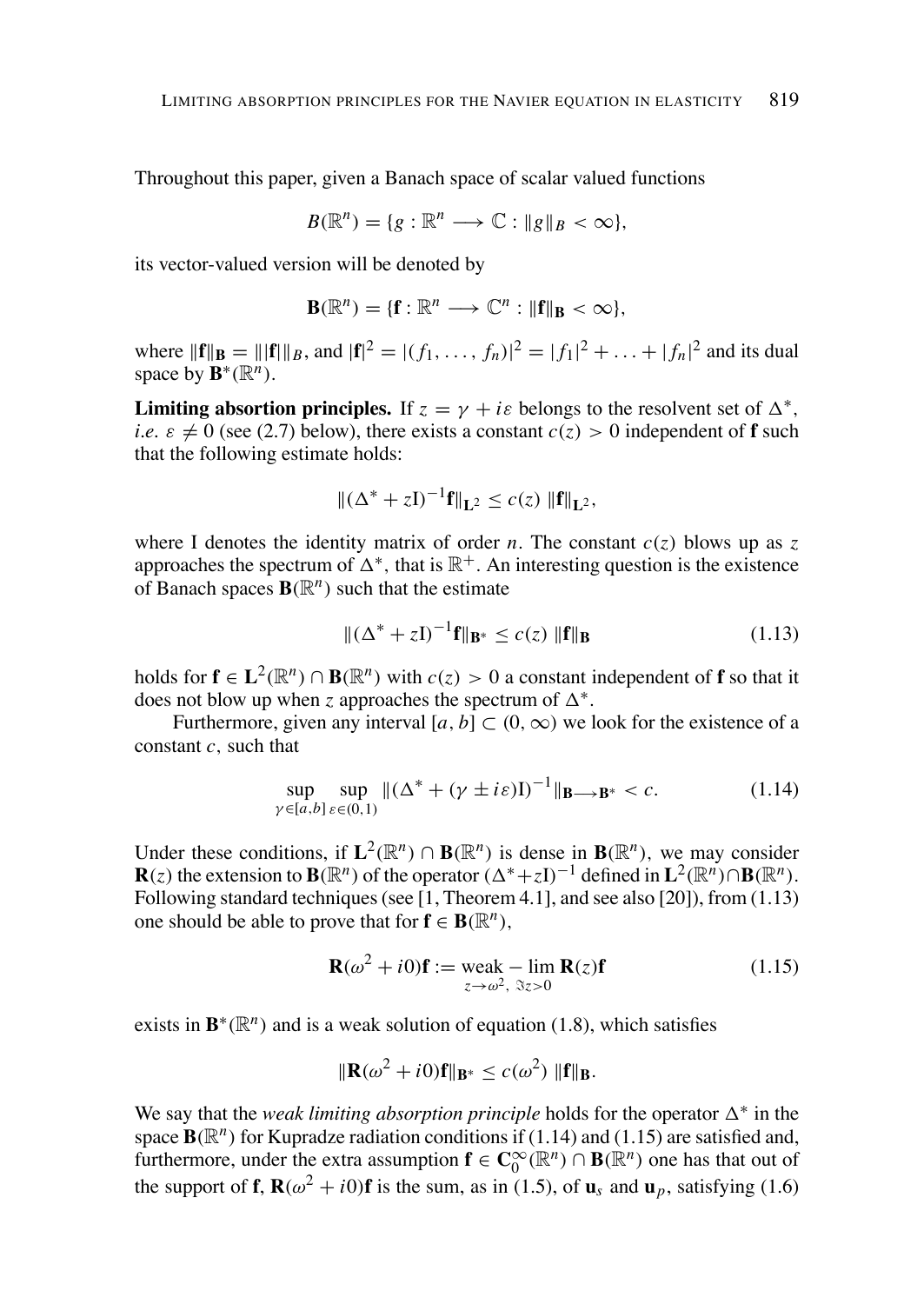and  $(1.7)$ . We assume also the similar statement for the incoming conditions  $(1.9)$ and  $(1.10)$  when one takes

$$
\mathbf{R}(\omega^2 - i0)\mathbf{f} := \text{weak} - \lim_{z \to \omega^2, \ \Im z < 0} \mathbf{R}(z)\mathbf{f}.\tag{1.16}
$$

These principles have interesting consequences for the behavior of solution of wave equation and they are the first step to be accomplished, if one wants to treat some inverse scattering problems for the elasticity equations (see for instance [16] and  $[28]$ .

**Function Spaces.** Let us start by introducing the spaces  $\mathbf{B}(\mathbb{R}^n)$  in which we study the limiting absorption principle.

We will use the scalar valued space introduced in [17], that we will denote by  $X^*(\mathbb{R}^n)$  and which is given by the following norm:

$$
||v||_{X^*}^2 = \sup_{R>0} \frac{1}{R} \int_{B(0,R)} |v(x)|^2 dx,
$$

where v is a function defined on  $\mathbb{R}^n$  with values in  $\mathbb{C}$ . This space is a homogeneous version of the space considered in [1] and [2]. In fact, if we consider  $v_{\lambda}(x)$  =  $v(\lambda x)$ , with  $\lambda > 0$ , we have that

$$
||v_{\lambda}||_{X^{*}}^{2} = \lambda^{1-n} ||v||_{X^{*}}^{2}.
$$

We will replace the norm in its predual space by the equivalent expression:

$$
\|g\|_X = \sum_{j\in\mathbb{Z}} \left( 2^{j+1} \int_{C_j} |g(x)|^2 dx \right)^{1/2},
$$

where g is a function defined on  $\mathbb{R}^n$  with values in  $\mathbb{C}$ , and

$$
C_j = \{x \in \mathbb{R}^n : 2^j < |x| \le 2^{j+1}\}, \qquad j \in \mathbb{Z}.\tag{1.17}
$$

 $\sim$   $\sim$ 

Given a nonnegative function V, we will also use the weighted– $L^2$  space  $L^2(V)$ defined as the Lebesgue space  $L^2(\mathbb{R}^n)$  with respect to the measure  $V(x)dx$ . We consider weights V in several spaces: Morrey–Campanato classes, certain homogeneous Herz spaces and the space of functions with everywhere bounded X-ray transform.

For  $\alpha > 0$  and  $1 \le r \le n/\alpha$ , the Morrey-Campanato classes (see [6] and [29]) are given by

$$
\mathcal{L}^{\alpha,r}(\mathbb{R}^n) = \left\{ V \in L^r_{\ell \infty}(\mathbb{R}^n) : ||V||_{\mathcal{L}^{\alpha,r}} < \infty \right\},\
$$

where

$$
||V||_{\mathcal{L}^{\alpha,r}} = \sup_{x \in \mathbb{R}^n, \rho > 0} \rho^{\alpha} \left( \rho^{-n} \int_{B(x,\rho)} |V(y)|^r \ dy \right)^{1/r}.
$$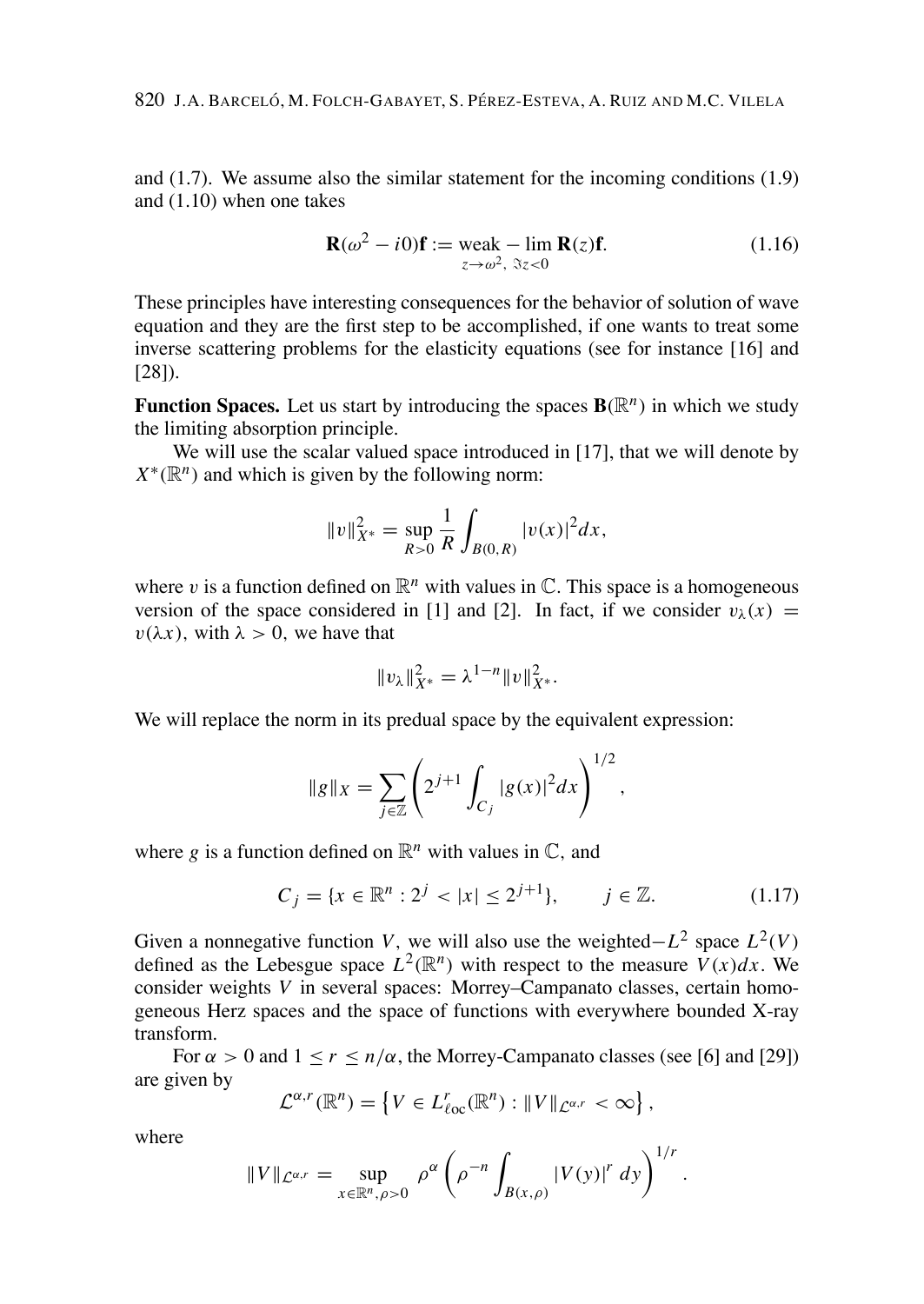Notice that some Lebesque spaces are included in these classes:  $\mathcal{L}^{\alpha,n/\alpha}(\mathbb{R}^n)$  =  $L^{n/\alpha}(\mathbb{R}^n)$  We also remark that for  $r < n/\alpha$  the class  $\mathcal{L}^{\alpha,r}(\mathbb{R}^n)$  contains the Lorentz space  $L^{n/\alpha,\infty}(\mathbb{R}^n)$ .

For  $1 \le p \le \infty$ , we define the spaces

$$
D_p(\mathbb{R}^n) = \left\{ V \in L^p_{\text{loc}}(\mathbb{R}^n \setminus \{0\}) : ||V||_{D_p} < \infty \right\},\
$$

where

$$
||V||_{D_p} = \sum_{j \in \mathbb{Z}} 2^{j(p-n)/p} ||V \chi_j||_{L^p}, \quad \text{if } 1 \le p < \infty, \text{ and}
$$

$$
||V||_{D_\infty} = \sum_{j \in \mathbb{Z}} 2^j ||V \chi_j||_{L^\infty},
$$

with  $\chi_i = \chi_{C_i}$ , where  $\chi_E$  denotes the characteristic function of the set E and C<sub>i</sub> is given by  $(1.17)$ .

From the definition, it is easy to prove that if  $p_1 \ge p_2$ , then

$$
D_{p_1}(\mathbb{R}^n) \subseteq D_{p_2}(\mathbb{R}^n). \tag{1.18}
$$

Besides, if V is a radial function, then  $||V||_{D_n(\mathbb{R}^n)} = ||V||_{D_n(\mathbb{R})}$  where, abusing notation,  $V = V(x) = V(r)$ , with  $r = |x|$ . In such a case, we will simply write  $||V||_{D_n}$  to denote both,  $||V||_{D_n(\mathbb{R}^n)}$  and  $||V||_{D_n(\mathbb{R})}$ .

We want to note that the spaces  $X(\mathbb{R}^n)$  and  $D_p(\mathbb{R}^n)$  are homogeneous Herz spaces, in fact, following the notation used in [13] and [21], we have that  $X(\mathbb{R}^n)$  =  $\dot{\tilde{K}}_2^{1/2,1}(\mathbb{R}^n), D_p(\mathbb{R}^n) = \dot{K}_p^{(p-n)/p,1}(\mathbb{R}^n)$  if  $1 \le p < \infty$ , and  $D_\infty(\mathbb{R}^n) = \dot{K}_\infty^{1,1}(\mathbb{R}^n)$ . We denote by  $\mathcal{T}(\mathbb{R}^n)$  (see [4]) the class of nonnegative radial functions V such

that

$$
|||V||| := \sup_{\mu > 0} \int_{\mu}^{\infty} \frac{r V(r)}{(r^2 - \mu^2)^{1/2}} dr < \infty,
$$

where as before, abusing notation,  $V = V(x) = V(r)$ , with  $r = |x|$ . This is to say that the  $X$ -ray transform of the function V is bounded everywhere.

In general, the limit

$$
\lim_{\delta \to 0+} \frac{1}{\delta} \int_{C_{\delta,L}} g(y) \, dy,
$$

defines the X-ray transform of a function  $g \in L^1_{loc}(\mathbb{R}^n)$  on the set of all lines L in  $\mathbb{R}^n$ . Here  $C_{\delta,L} = \{y \in \mathbb{R}^n : d(y,L) < \delta \text{ and } |x-y| < \delta^{-1}\}, L = \{x+t\omega/t \in \mathbb{R}\},$  $x \in \mathbb{R}^n$ ,  $\omega \in S^{n-1}$  and  $d(y, L)$  denotes the Euclidean distance between y and L.

Note that if  $V$  is a radial function, then there exists a positive constant  $C$  independent of V such that

$$
|||V||| \le C ||V||_{D_p} \tag{1.19}
$$

if and only if  $p > 2$  (see [4, Remark 1] and Remark 4.6 below).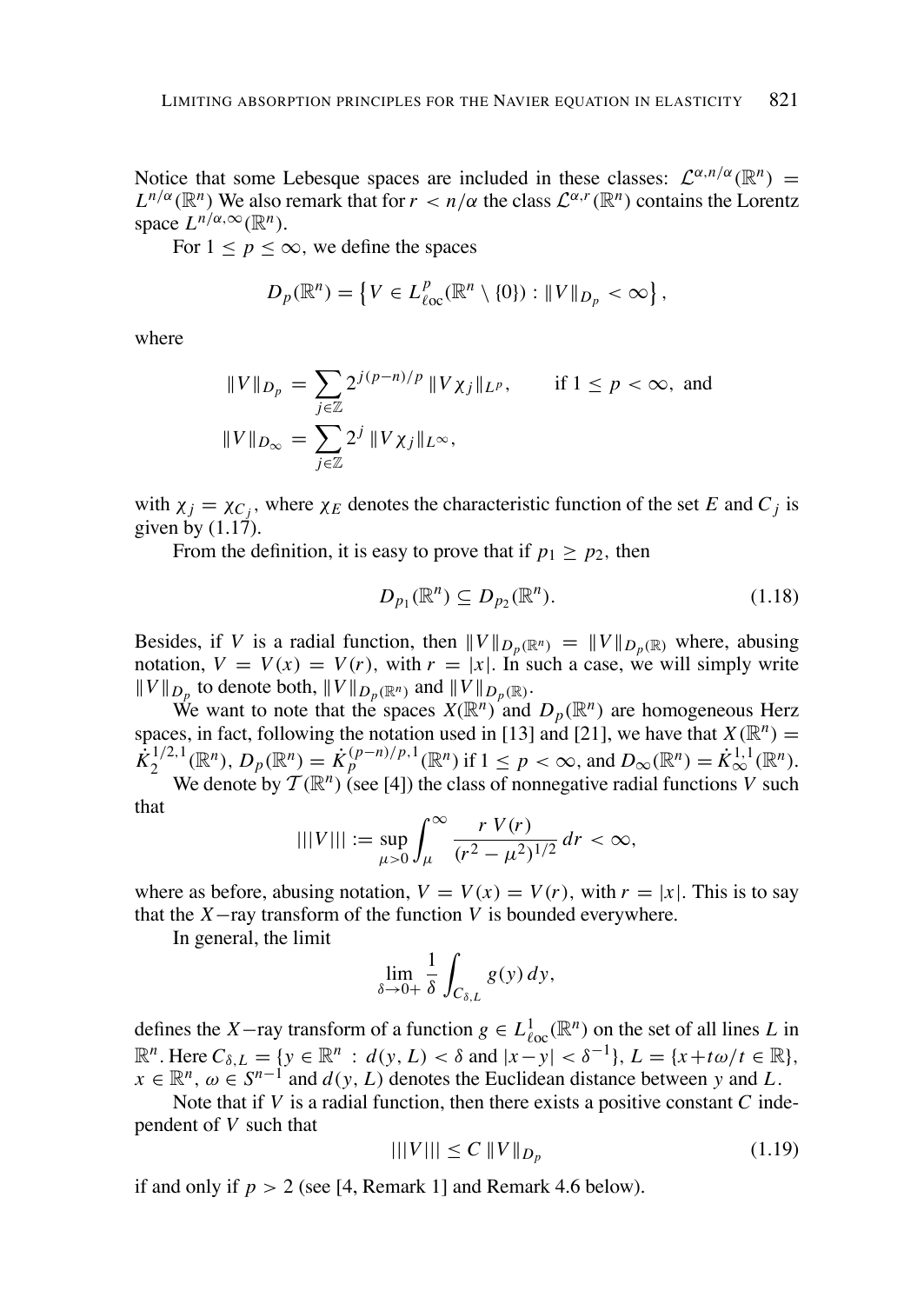We will use the vector-valued version of some of the spaces introduced above. which will be denoted by  $\mathbf{X}(\mathbb{R}^n)$ ,  $\mathbf{X}^*(\mathbb{R}^n)$  and  $\mathbf{L}^2(V)$ .

The following theorems extend known limiting absorption principles for the Helmholtz equation to the Navier equation. The theorems are extensions in the sense that the Helmholtz equation can be viewed as the particular case of the Navier equation when we take  $\mu + \lambda = 0$ .

**Theorem 1.1.** Let  $z = \gamma + i\varepsilon$  with  $\varepsilon \neq 0$ ,  $\frac{1}{p} + \frac{1}{q} = 1$  with  $\frac{2}{n+1} \leq \frac{1}{p} - \frac{1}{q} \leq \frac{2}{n}$  if  $n > 2$ , or  $\frac{2}{3} \leq \frac{1}{p} - \frac{1}{q} < 1$  if  $n = 2$ . Let  $V_1$  be a nonnegative real valued function in  $\mathcal{L}^{2,r}(\mathbb{R}^n)$  with  $(n-1)/2 < r \le n/2$  and  $n > 2$ , and let  $V_2$  be a nonnegative radial function in  $D_{\tilde{r}}(\mathbb{R}^n)$  with  $2 < \tilde{r} \le \infty$ . If  $\mathbf{f} \in \mathbf{L}^2(\mathbb{R}^n)$  then, there exists a constant  $\mathcal{L}_c > 0$  independent of z, f,  $V_1$  and  $V_2$  such that the following a priori estimates hold:

$$
\|(\Delta^* + zI)^{-1}\mathbf{f}\|_{\mathbf{X}^*} \le c \, |z|^{-1/2} \|\mathbf{f}\|_{\mathbf{X}},\tag{1.20}
$$

$$
\|(\Delta^* + zI)^{-1}f\|_{\mathbf{L}^q} \le c \, |z|^{\frac{n}{2}\left(\frac{1}{p} - \frac{1}{q}\right) - 1} \|f\|_{\mathbf{L}^p},\tag{1.21}
$$

$$
\|(\Delta^* + zI)^{-1}\mathbf{f}\|_{\mathbf{L}^2(V_1)} \le c \|V_1\|_{\mathcal{L}^{2,r}} \|\mathbf{f}\|_{\mathbf{L}^2(V_1^{-1})},\tag{1.22}
$$

$$
\|(\Delta^* + zI)^{-1}f\|_{\mathbf{L}^2(V_2)} \le c |z|^{-1/2} \|V_2\|_{D_{\bar{r}}} \|f\|_{\mathbf{L}^2(V_2^{-1})}. \tag{1.23}
$$

Besides, the weak limiting absorption principle for  $\Delta^*$  holds in the spaces  $\mathbf{X}(\mathbb{R}^n)$ ,  $\mathbf{L}^q(\mathbb{R}^n)$ ,  $\mathbf{L}^2(V_1)$  and  $\mathbf{L}^2(V_2)$  for Kupradze radiation conditions.

**Theorem 1.2.** Let p such that  $\frac{1}{n+1} \leq \frac{1}{p} - \frac{1}{2} \leq \frac{1}{n}$ , and let  $V_1$  be a nonnegative real valued function in  $\mathcal{L}^{2,r}(\mathbb{R}^n)$  with  $(n-1)/2 < r \leq n/2$  and  $n > 2$ , and let  $V_2$ be a nonnegative radial function in  $D_{\tilde{r}}(\mathbb{R}^n)$  with  $2 < \tilde{r} \leq \infty$ . If  $f \in C_0^{\infty}(\mathbb{R}^n)$  and we consider the unique solution  $\mathbf{u} = (u_1, \dots, u_n)$  of equation (1.8) satisfying (1.6) and (1.7), then, there exists a constant  $c > 0$  independent of  $\omega$ , **f**,  $V_1$  and  $V_2$  such that the following a priori estimates hold:

$$
\sup_{1 \le j \le n} \|\nabla u_j\|_{\mathbf{X}^*} \le c \|\mathbf{f}\|_{\mathbf{X}},\tag{1.24}
$$

$$
\sup_{x_0, R>0} \frac{1}{R} \int_{B(x_0, R)} |\mathbf{u}(x)|^2 dx \le c \omega^{2n \left(\frac{1}{p} - \frac{1}{2}\right) - 3} \|\mathbf{f}\|_{\mathbf{L}^p}^2, \tag{1.25}
$$

$$
\sup_{x_0, R>0} \frac{1}{R} \int_{B(x_0, R)} |D^{1/2} \mathbf{u}(x)|^2 dx \le c \|V_1\|_{\mathcal{L}^{2,r}} \|\mathbf{f}\|_{\mathbf{L}^{2}(V_1^{-1})}^2, \qquad (1.26)
$$

$$
\sup_{1 \le j \le n} \|\nabla u_j\|_{\mathbf{L}^2(V_2)} \le c \|V_2\|_{D_{\tilde{r}}} \|\mathbf{f}\|_{\mathbf{L}^2(V_2^{-1})},\tag{1.27}
$$

where  $D^{1/2}$ **u** =  $(D^{1/2}u_1, ..., D^{1/2}u_n)$ .

**Remark 1.3.** Estimates  $(1.23)$  and  $(1.27)$  are weaker than those known for the Helmholtz equation (see  $(3.10)$ ,  $(3.14)$  and  $(1.19)$ ). We will explain later why in this case we could not extend the known results for the Helmholtz equation to the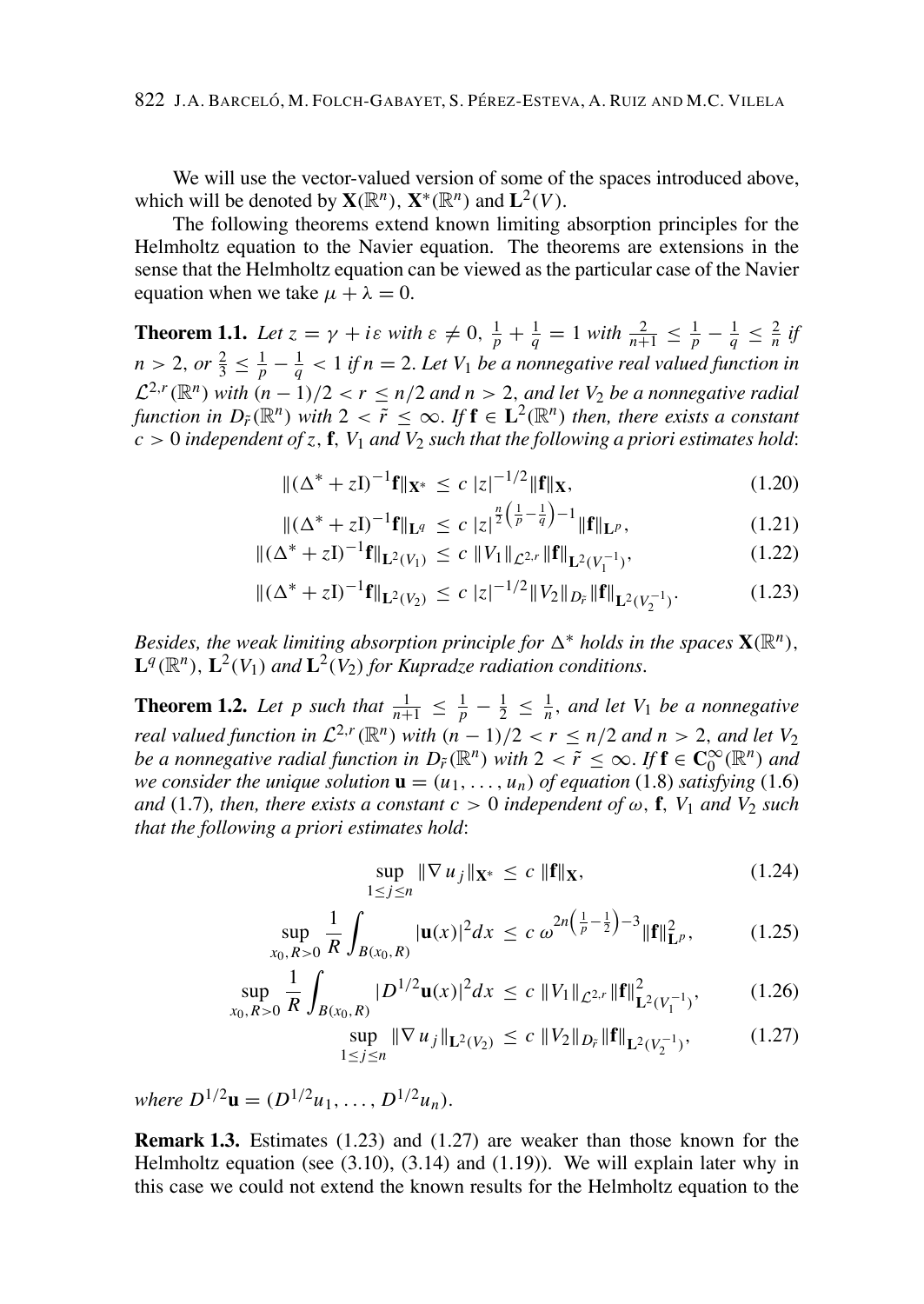Navier equation (see Remark 3.11). A related open problem in harmonic analysis is the behavior of the space  $\mathcal{T}(\mathbb{R}^n)$  with respect to the Hardy-Littlewood maximal operator.

**Remark 1.4.** The result given in  $(1.23)$  is sharp in the sense that the estimate is false for  $\tilde{r}$  < 2. We give the details in the last section.

**Remark 1.5.** It would be interesting to give an alternative proof of estimates (1.24) and  $(1.20)$  with the multiplier method in [22].

We recall certain well-known notions from the work of Kato [15] and Kato a Yajima [16]. Let H be a self adjoint operator in a Hilbert space  $H$ , so that the resolvent  $\mathcal{R}_H(z) = (H - z)^{-1}$  is defined at least for  $\Im z \neq 0$ .

We sav that a densely defined closed linear operator  $T$  from  $H$  into itself is  $H$ -supersmooth if

$$
|\langle \mathcal{R}_H(z)T^*f, T^*f \rangle_{\mathcal{H}}| \le c \|f\|_{\mathcal{H}}^2 \qquad f \in \mathbf{D}(T^*), \tag{1.28}
$$

uniformly in  $\Im z \neq 0$ . If T satisfies the weaker condition

$$
|\Im \langle \mathcal{R}_H(z) T^* f, T^* f \rangle_{\mathcal{H}}| \le c \|f\|_{\mathcal{H}}^2 \qquad f \in \mathbf{D}(T^*), \tag{1.29}
$$

uniformly in  $\Im z \neq 0$ , we say that T is H-smooth. Here  $T^*$  is the adjoint of T and  $\mathbf{D}(T^*)$  is the domain of  $T^*$ .

From the point of view of the Schrödinger evolution,  $(1.29)$  is equivalent to the estimate

$$
\int_{-\infty}^{\infty} \|Te^{itH}f\|_{\mathcal{H}}^2 dt \le 2\pi c \|f\|_{\mathcal{H}}^2 \qquad f \in H. \tag{1.30}
$$

If  $\mathbf{R}(z) = (\Delta^* + z\mathbf{I})^{-1}$  and V is a nonnegative real function in  $\mathcal{L}^{2,\alpha}(\mathbb{R})^n$ ,  $(n-1)/2$  <  $r \le n/2$ , estimate (22) of Theorem 1.1, which is equivalent to the uniform bound

$$
|\langle \mathbf{R}(z)(V^{1/2}\mathbf{f}), V^{1/2}\mathbf{f} \rangle_{\mathbf{L}^2}| \le c \|\mathbf{f}\|_{\mathbf{L}^2}^2,
$$
 (1.31)

is thus equivalent to the  $\Delta^*$ -supersmoothing of the multiplication operator on  $\mathbb{R}^n$ ,  $n > 3$ , with multiplier  $V^{1/2}$ . We also have, by (1.30),

$$
\int_{-\infty}^{\infty} \|e^{it\Delta^*} \mathbf{f}\|_{\mathbf{L}^2(V)}^2 dt \le C \|\mathbf{f}\|_{\mathbf{L}^2}^2 \qquad \mathbf{f} \in \mathbf{L}^2. \tag{1.32}
$$

Similar results can be stated for the evolution wave equation, which in the case of the Navier operator is the natural to consider.

Consider the following forward initial value problem:

$$
\begin{cases} \n\partial_{tt}\mathbf{u} - \Delta^* \mathbf{u} = \mathbf{F}(x, t), & (x, t) \in \mathbb{R}^n \times \mathbb{R}^+, \ n \ge 2, \\
\mathbf{u}(x, 0) = \mathbf{f}(x), & (1.33) \\
\mathbf{u}_t(x, 0) = \mathbf{g}(x). \n\end{cases}
$$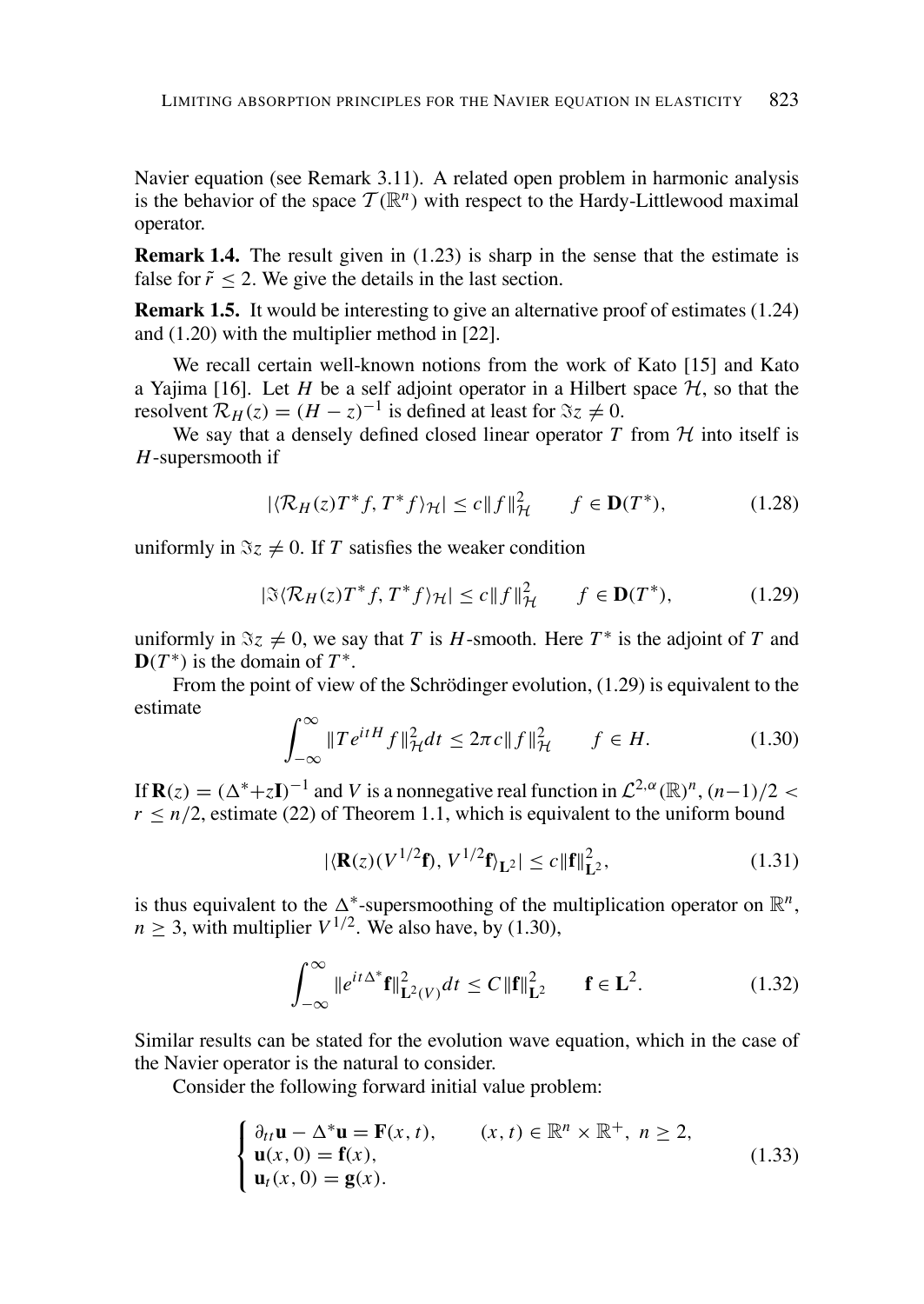**Theorem 1.6.** Let  $u(x, t)$  be a solution of (1.33) with  $f = g = 0$  and, let  $V(x)$  be a nonnegative function in  $\mathcal{L}^{2,r}(\mathbb{R}^n)$  with  $(n-1)/2 < r < n/2$  and  $n > 2$ . Then there exists a positive constant  $C$ , only depending on n, such that the following a priori estimate holds:

$$
\sup_{x_0 \in \mathbb{R}^n, R>0} \frac{1}{R} \int_{B(x_0, R)} \int_0^\infty \left| D_x^{1/2} \mathbf{u}(x, t) \right|^2 dt dx
$$
\n
$$
\leq C \quad ||V||_{\mathcal{L}^{2,r}} \int_0^\infty ||\mathbf{F}(\cdot, t)||_{\mathbf{L}^2(V^{-1})}^2 dt. \tag{1.34}
$$

**Theorem 1.7.** Let  $u(x, t)$  be a solution of (1.33) with  $F = 0$ . If  $V(x)$  satisfies the conditions of Theorem 1.6 then there exists a positive constant  $C$ , only depending on n, such that for any  $\gamma \in \mathbb{R}$  the following a priori estimates hold:

$$
\int_0^\infty \|D_x^{\gamma} \mathbf{u}(\cdot, t)\|_{\mathbf{L}^2(V)}^2 dt \le C \|V\|_{\mathcal{L}^{2,r}} \left( \|D^{\gamma+1/2} \mathbf{f}\|_{\mathbf{L}^2}^2 + \|D^{\gamma-1/2} \mathbf{g}\|_{\mathbf{L}^2}^2 \right), \quad (1.35)
$$

$$
\sup_{x_0 \in \mathbb{R}^n, R>0} \frac{1}{R} \int_{B(x_0, R)} \int_0^\infty |D_x^{\gamma} \mathbf{u}(x, t)|^2 dt dx \le C \Big( \|D^{\gamma} \mathbf{f}\|_{\mathbf{L}^2}^2 + \|D^{\gamma - 1} \mathbf{g}\|_{\mathbf{L}^2}^2 \Big), \quad (1.36)
$$

**Remark 1.8.** As above it would be of interest to obtain the above estimates by the multiplier method, this would allow to prove lower estimates (see ([30])).

ACKNOWLEDGEMENTS. We would like to thank A. Carbery, E. Hernández, F.J. Martin-Reyes and L. Vega for enlightening conversations and for suggesting proper references

## 2. The resolvent operator and the spectral measure

We introduce the Leray's projection operator  $I - \mathcal{R}$ , where I denotes the identity matrix of order *n*, and  $R$  is defined via the Fourier transform by

$$
(\mathcal{R}\mathbf{f})\widehat{\phantom{a}}(\xi) = \left(\widehat{\mathbf{f}}(\xi) \cdot \frac{\xi}{|\xi|}\right) \frac{\xi}{|\xi|}, \qquad \xi \in \mathbb{R}^n, \tag{2.1}
$$

with  $f \in L^2(\mathbb{R}^n)$  and  $\hat{f}(\xi) = (\hat{f}_1(\xi), \dots, \hat{f}_n(\xi))$ . Observe that  $\mathcal{R}f$  can be written as multiplication by the operator matrix  $(R_i R_j)$ :

$$
\mathcal{R}\mathbf{f} = -\left(R_1\left(\sum_{j=1}^n R_j f_j\right), \dots, R_n\left(\sum_{j=1}^n R_j f_j\right)\right),\tag{2.2}
$$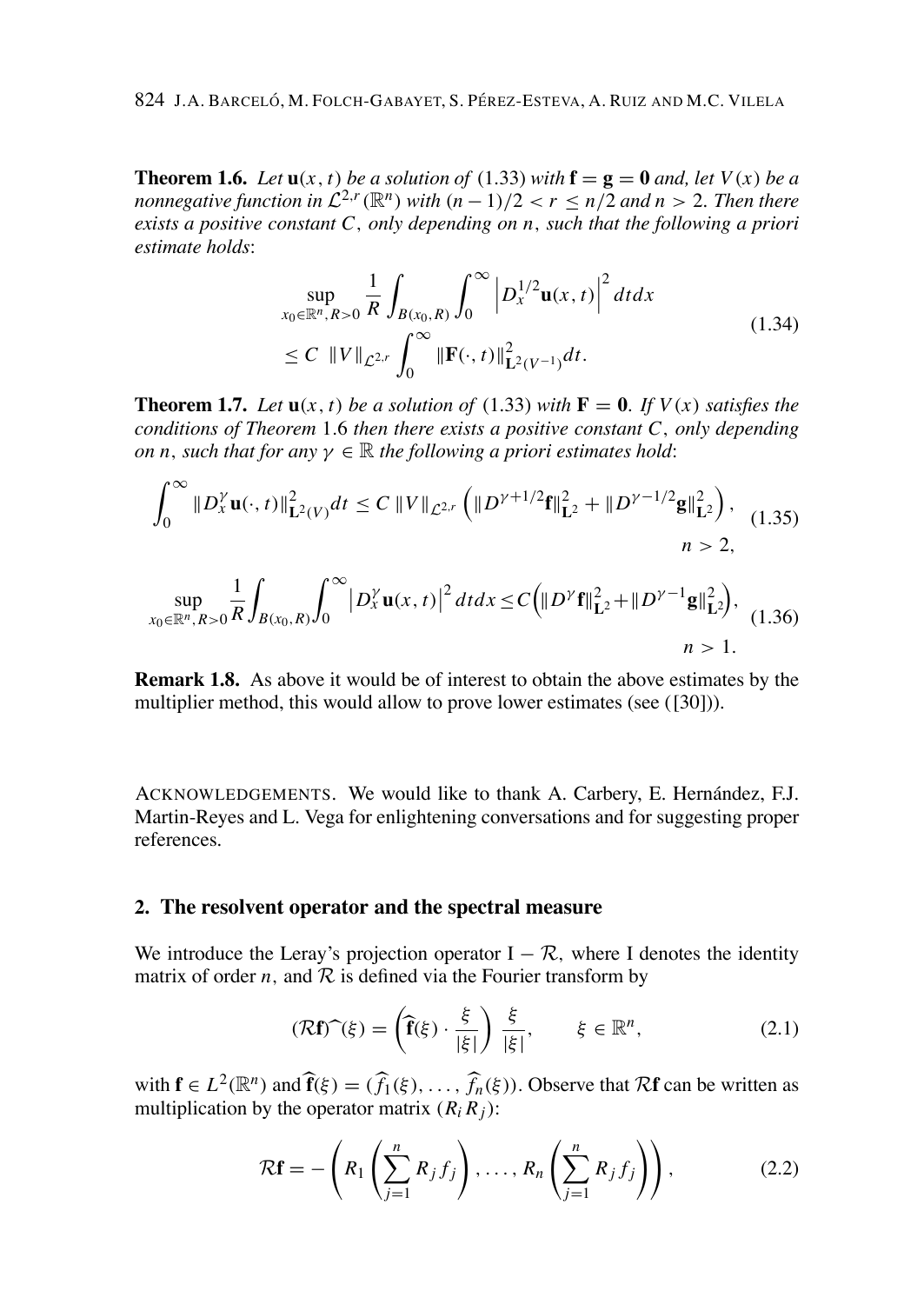where  $R_j$  for  $j = 1, ..., n$ , are the Riesz transforms defined for any  $g \in L^2(\mathbb{R}^n)$ , via the Fourier transform, by

$$
(R_j g)^\frown(\xi) = -i \, \frac{\xi_j}{|\xi|} \, \widehat{g}(\xi).
$$

The following lemma is easy to prove using the Fourier transform.

**Lemma 2.1.** The following identities hold for functions **h** in the appropriate space:

$$
\mathcal{R}^2 \mathbf{h} = \mathcal{R} \mathbf{h},\tag{2.3}
$$

$$
(\mathbf{I} - \mathcal{R})^2 \mathbf{h} = (\mathbf{I} - \mathcal{R})\mathbf{h},\tag{2.4}
$$

$$
(I - \mathcal{R})\mathcal{R}\mathbf{h} = \mathcal{R}(I - \mathcal{R})\mathbf{h} = 0,
$$
\n(2.5)

$$
\Delta \mathcal{R} \mathbf{h} = \nabla \text{ div } \mathbf{h},\tag{2.6}
$$

where  $R$  is defined by (2.1) and I denotes the identity matrix of order n.

The following lemma relates resolvent operators of Navier equations and resolvent operators of Helmholtz equations using the Riesz transforms.

**Lemma 2.2.** Let  $z = \gamma + i\varepsilon$  with  $\varepsilon \neq 0$  and  $\mathbf{f} \in L^2(\mathbb{R}^n)$ . The following identity  $holds$ 

$$
(\Delta^* + zI)^{-1}\mathbf{f} = \frac{1}{2\mu + \lambda} \left(\Delta + \frac{z}{2\mu + \lambda}\right)^{-1} \mathcal{R}\mathbf{f} + \frac{1}{\mu} \left(\Delta + \frac{z}{\mu}\right)^{-1} (I - \mathcal{R})\mathbf{f}, (2.7)
$$

where  $R$  is given by (2.1) and

$$
(\Delta + z)^{-1} \mathbf{f} = ((\Delta + z)^{-1} f_1, (\Delta + z)^{-1} f_2, \cdots, (\Delta + z)^{-1} f_n).
$$

*Proof.* Given  $f \in L^2(\mathbb{R}^n)$  we consider the resolvent operator  $(\Delta^* + zI)^{-1}$ , and we write

$$
\mathbf{u} = (\Delta^* + z\mathbf{I})^{-1}\mathbf{f},\tag{2.8}
$$

or equivalently

$$
(\Delta^* + zI)\mathbf{u} = \mathbf{f}.\tag{2.9}
$$

Note that applying the projection  $R$  to both sides of this equation and, taking into account that the operators  $\mathcal R$  and  $\Delta I$  commute, from (2.6) and (2.3), we get the following vectorial equation:

$$
\left(\Delta + z(2\mu + \lambda)^{-1}\right)R\mathbf{u} = (2\mu + \lambda)^{-1}R\mathbf{f},
$$

and therefore.

$$
\mathcal{R}\mathbf{u} = (2\mu + \lambda)^{-1} \left( \Delta + z(2\mu + \lambda)^{-1} \right)^{-1} \mathcal{R}\mathbf{f}.
$$
 (2.10)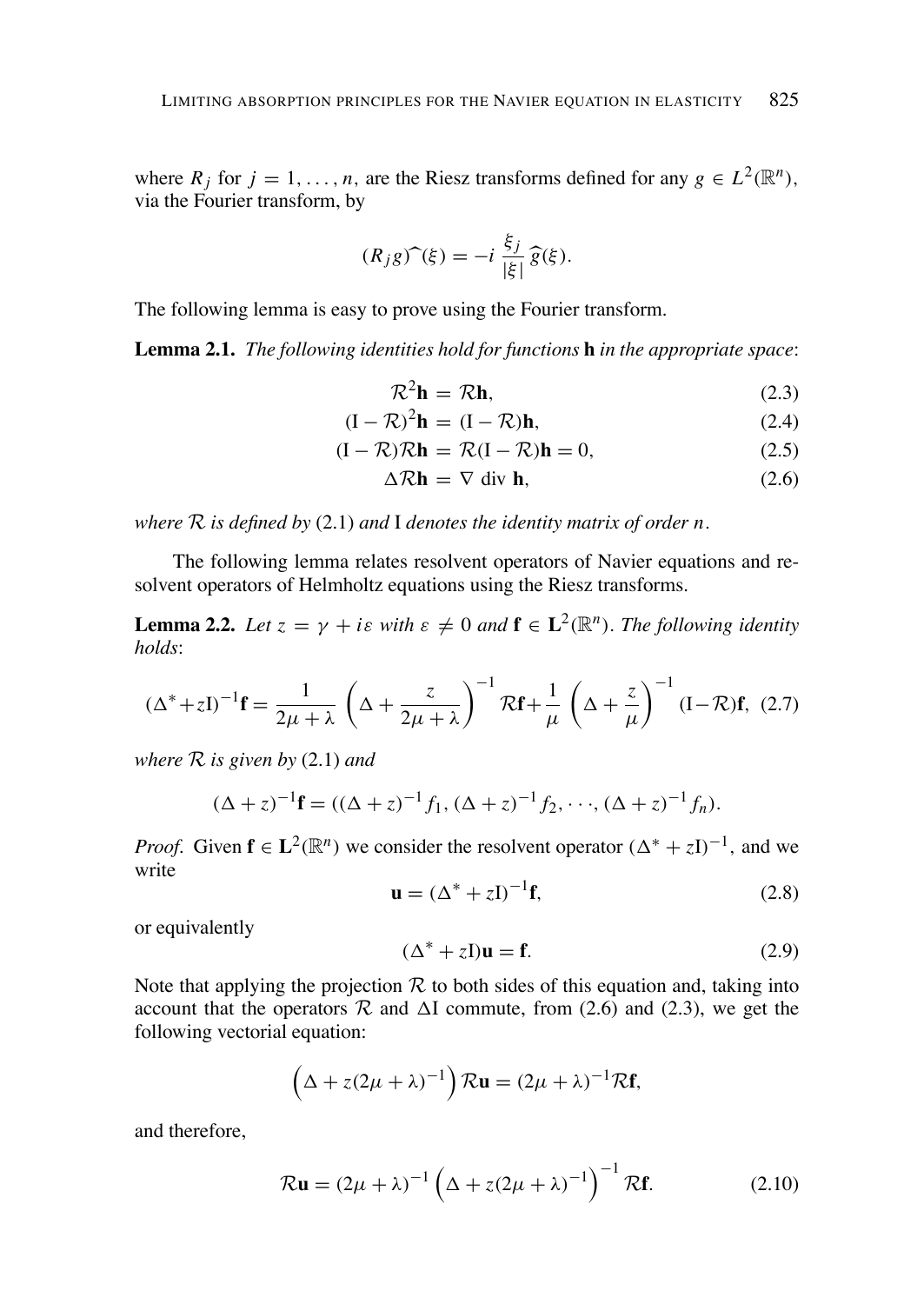Arguing in a similar way with the operator  $I - \mathcal{R}$ , from (2.6) and (2.5), we get

$$
(\Delta + z\mu^{-1})(I - \mathcal{R})\mathbf{u} = \mu^{-1}(I - \mathcal{R})\mathbf{f},
$$

and therefore,

$$
(\mathbf{I} - \mathcal{R})\mathbf{u} = \mu^{-1} \left(\Delta + z\mu^{-1}\right)^{-1} (\mathbf{I} - \mathcal{R})\mathbf{f}.
$$
 (2.11)

Since  $\mathbf{u} = \mathcal{R}\mathbf{u} + (I - \mathcal{R})\mathbf{u}$ , the result follows from (2.8), (2.10) and (2.11).  $\Box$ 

As a consequence we give a precise description of the spectral measure of the operator  $\Delta^*$ .

**Lemma 2.3.** If the weak limiting absorption principle holds for the operator  $\Delta^*$ in a Banach space  $\mathbf{B}(\mathbb{R}^n)$ , for  $\mathbf{f}, \mathbf{g} \in \mathcal{S}(\mathbb{R}^n) \cap \mathbf{B}(\mathbb{R}^n)$ , where  $\mathcal{S}(\mathbb{R}^n)$  denotes the Schwartz class, we have that

$$
-\int_{\mathbb{R}^n} \Delta^* \mathbf{f}(x) \mathbf{g}(x) dx = \int_0^\infty \omega \langle dP_\omega(\mathbf{f}), \mathbf{g} \rangle.
$$

 $\langle dP_{\omega}(\mathbf{f}), \mathbf{g} \rangle$  is given by the density function,

$$
\langle dP_{\omega}(\mathbf{f}), \mathbf{g} \rangle = \left\langle \frac{1}{\sqrt{\lambda + 2\mu}} \widehat{d\sigma} \frac{\partial}{\partial \lambda + 2\mu} \mathbf{f} + \frac{1}{\sqrt{\mu}} \widehat{d\sigma} \frac{\partial}{\partial \mu} \mathbf{f} + \mathbf{f} \mathbf{f} \right\rangle.
$$

where  $\langle \cdot, \cdot \rangle$  denotes the scalar product in  $\mathbb{C}^n$ ,  $d\sigma_k$  denotes the measure on the sphere of radius k induced by the Lebesgue measure of  $\mathbb{R}^n$ , R is defined by (2.1) and,  $h * f = (h * f_1, ..., h * f_n).$ 

*Proof.* By polarization we may reduce to the case  $g = f$ .

Recall Stone's formula for the distribution function of the spectral projection measures of any selfadjoint extension of  $-\Delta^*$ . Let [a, b]  $\subset$  (0,  $\infty$ ), then

$$
\langle (P(b) - P(a))\mathbf{f}, \mathbf{f} \rangle
$$
  
=  $\lim_{\delta \to 0^+} \lim_{\epsilon \to 0^+} \frac{1}{2\pi i} \int_{a+\delta}^{b+\delta} \langle ((-\Delta^* - (\omega + i\epsilon)I)^{-1} - (-\Delta^* - (\omega - i\epsilon)I)^{-1}) \mathbf{f}, \mathbf{f} \rangle d\omega.$ 

From  $(1.14)$ , we have that

$$
\left| \left\langle \left( -\Delta^* - (\omega \pm i\epsilon) \mathbf{I} \right)^{-1} \mathbf{f}, \mathbf{f} \right\rangle \right| \leq c \, \|\mathbf{f}\|_{\mathbf{B}}^2,
$$

and hence, using bounded convergence and the continuity of the spectrum,

$$
\langle (P(b) - P(a))\mathbf{f}, \mathbf{f} \rangle
$$
  
=  $\frac{1}{2\pi i} \int_a^b \lim_{\epsilon \to 0^+} \left\{ \left( (-\Delta^* - (\omega + i\epsilon)I)^{-1} - (-\Delta^* - (\omega - i\epsilon)I)^{-1} \right) \mathbf{f}, \mathbf{f} \right\} d\omega.$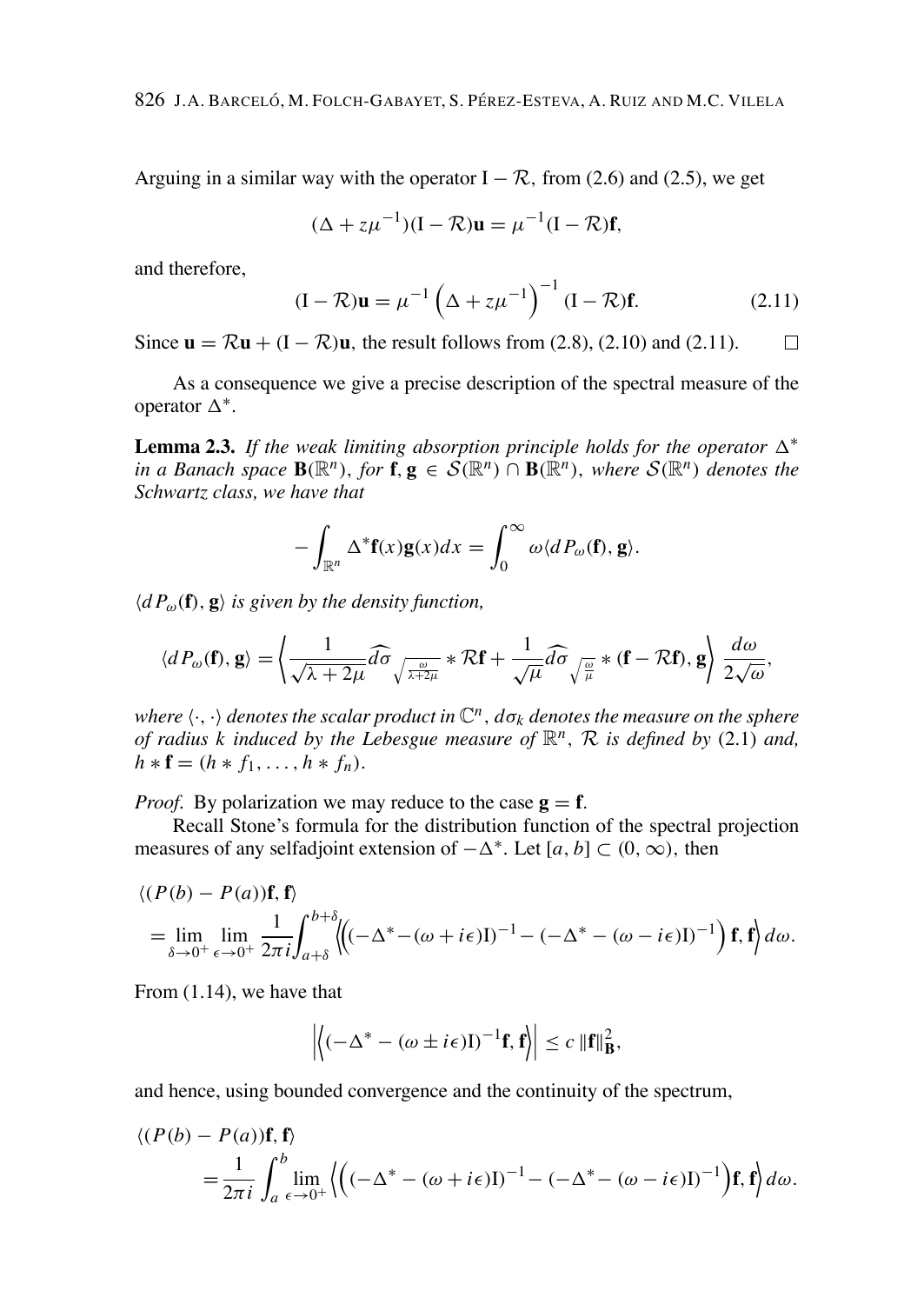Then, using (2.7), together with the following distributional identity for  $k \in \mathbb{R}$ 

$$
\lim_{\epsilon \to 0^+} (-\Delta - k \pm i\epsilon)^{-1} h
$$
\n
$$
= p.v. \int_{\mathbb{R}^n} \frac{1}{|\xi|^2 - k} \widehat{h}(\xi) e^{ix\cdot\xi} d\xi + \frac{i\pi}{2\sqrt{k}} \chi_{\{k>0\}} \widehat{d\sigma_{\sqrt{k}}} * h(x),
$$
\n(2.12)

where  $\chi_{\{k>0\}}$  takes the value 1 if  $k>0$  and 0 otherwise, we get that

$$
\langle (P(b) - P(a))\mathbf{f}, \mathbf{f} \rangle = \int_{a}^{b} \left\langle \left( \frac{1}{\sqrt{\lambda + 2\mu}} \widehat{d\sigma} \sqrt{\frac{\omega}{\lambda + 2\mu}} \mathbf{I} * \mathcal{R} + \frac{1}{\sqrt{\mu}} \widehat{d\sigma} \sqrt{\frac{\omega}{\mu}} \mathbf{I} * (\mathbf{I} - \mathcal{R}) \right) \mathbf{f}, \mathbf{f} \right\rangle \frac{d\omega}{2\sqrt{\omega}}.
$$

Now we can reach the point  $a = 0$  by monotone convergence, since the quantity inside the previous integral is nonnegative. П

Using the spectral operational calculus, the above description of the spectral resolution allows us to define extensions of the operators given by spectral functions  $f(\omega)$  as, for instance, solutions of the initial value problem of the wave equation (see Subsection 3.2)

$$
\left(\frac{\partial^2}{\partial t^2}-\Delta^*\right)\mathbf{u}=\mathbf{0},\
$$

or of the Schrödinger equation. This formula reduces the operational calculus to the study of Stein-Tomas operator given by convolution with  $\frac{1}{\sqrt{k}}\tilde{d}\sigma\sqrt{k}$ . Boundedness properties of this operator suggest the appropriate domains for selfadjoint extensions of the operator  $\Delta^*$  itself.

#### 3. Proofs

#### 3.1. Spectral Navier equation

It is natural, after Lemma 2.2, to study the behavior of singular integrals in the spaces considered in the statements of the theorems. We start by recalling some definitions.

**Definition 3.1.** Let w be a measurable nonnegative function in  $L_{loc}^{1}(\mathbb{R}^{n})$ . For 1 <  $p < \infty$ , we will say that w is a weight in the  $A_p$  class, and we will write  $w \in A_p$ , if and only if for any cube Q in  $\mathbb{R}^n$  we have that

$$
\left(\frac{1}{|Q|}\int_Q w\right)\left(\frac{1}{|Q|}\int_Q w^{-1/(p-1)}\right)^{p-1}\leq C
$$

with  $C$  a constant independent of  $Q$ .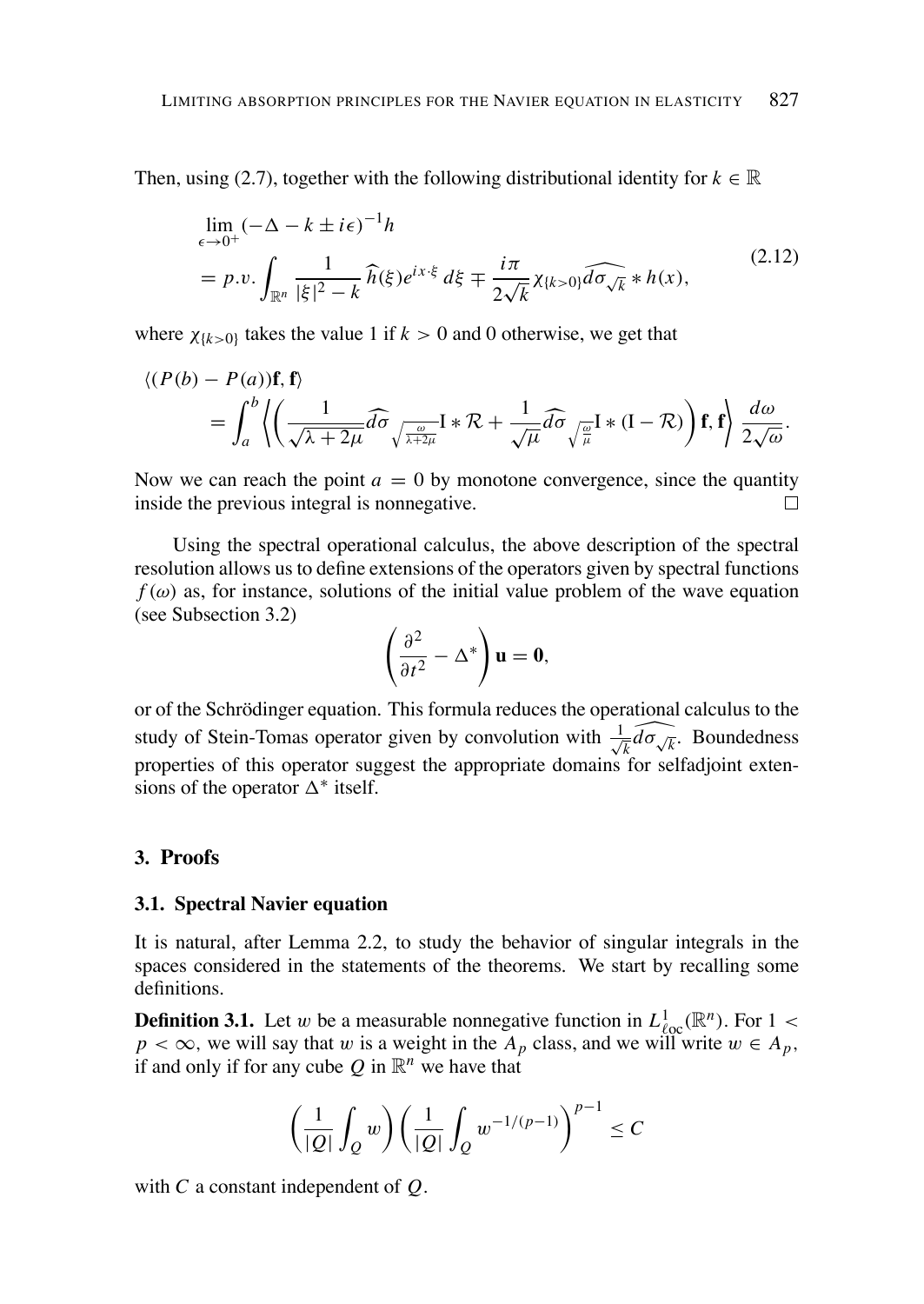We will say that w is a weight in the  $A_1$  class, and we will write  $w \in A_1$ , if and only if  $Mw(x) < C w(x)$ , for almost all  $x \in \mathbb{R}^n$ , where M denotes the usual Hardy-Littlewood maximal operator, defined for any  $g \in L^1_{loc}(\mathbb{R}^n)$  by

$$
Mg(x) = \sup_{r>0} \frac{1}{B_r} \int_{B_r} |g(x - y)| dy,
$$

where  $B_r$  is the Euclidean ball centered at the origin with radius r.

For  $1 \le p < \infty$ , the smallest constant C satisfying the corresponding previous condition is called the  $A_p$  constant for w.

From this definition, it is easy to prove that  $A_p \subset A_q$  if  $p < q$ . For more information about the  $A_p$  class see [11].

**Lemma 3.2.** Let  $1 < p < \infty$  and  $w \in A_p$ . For  $j = 1, ..., n$ , the following inequalities hold:

$$
\|R_j g\|_X \le c \|g\|_X,\tag{3.1}
$$

$$
||R_{j}g||_{L^{p}} \leq c ||g||_{L^{p}}, \qquad (3.2)
$$

$$
||R_{j}g||_{L^{p}(w)} \leq c_{w} ||g||_{L^{p}(w)}, \qquad (3.3)
$$

where  $R_i$  are the Riesz transforms, c is a constant independent of g, and  $c_w$  is a constant depending on the  $A_p$  constant for w but independent of g.

*Proof.* This lemma gathers several known estimates. The proofs of (3.2) and (3.3) can be found in [5] and [9] respectively.

Let us prove  $(3.1)$  (see [21], where a very general class of spaces is considered).

For  $k \in \mathbb{Z}$ , let  $\chi_k = \chi_{C_k}$ , where  $C_k$  is given by (1.17). With this notation, since  $R_i$  is a linear operator, we can write

$$
g = \sum_{k \in \mathbb{Z}} g \chi_k \quad \text{and} \quad R_j g = \sum_{k \in \mathbb{Z}} R_j (g \chi_k),
$$

and therefore,

$$
||R_{j}g||_{X} = \sum_{m \in \mathbb{Z}} 2^{(m+1)/2} ||\chi_{m} R_{j}g||_{L^{2}}
$$
  
\n
$$
\leq \sum_{m \in \mathbb{Z}} 2^{(m+1)/2} \sum_{k \in \mathbb{Z}} ||\chi_{m} R_{j} (g\chi_{k})||_{L^{2}}.
$$
\n(3.4)

On the other hand, taking into account that

$$
R_j g(x) = c_n \, \text{p.v.} \int_{\mathbb{R}^n} \frac{x_j - y_j}{|x - y|^{n+1}} \, g(y) \, dy,
$$

where  $c_n = \Gamma((n + 1)/2)\pi^{-(n+1)/2}$ , for  $m \in \mathbb{Z}$  fixed, using the Cauchy-Schwarz inequality, it is easy to prove that if  $x \in C_m$ , then

$$
|R_j(g\chi_k)(x)| \le \begin{cases} c \, 2^{-mn} \, 2^{kn/2} \|g\chi_k\|_{L^2} & \text{if } k < m-1, \\ c \, 2^{-kn/2} \|g\chi_k\|_{L^2} & \text{if } k > m+1. \end{cases}
$$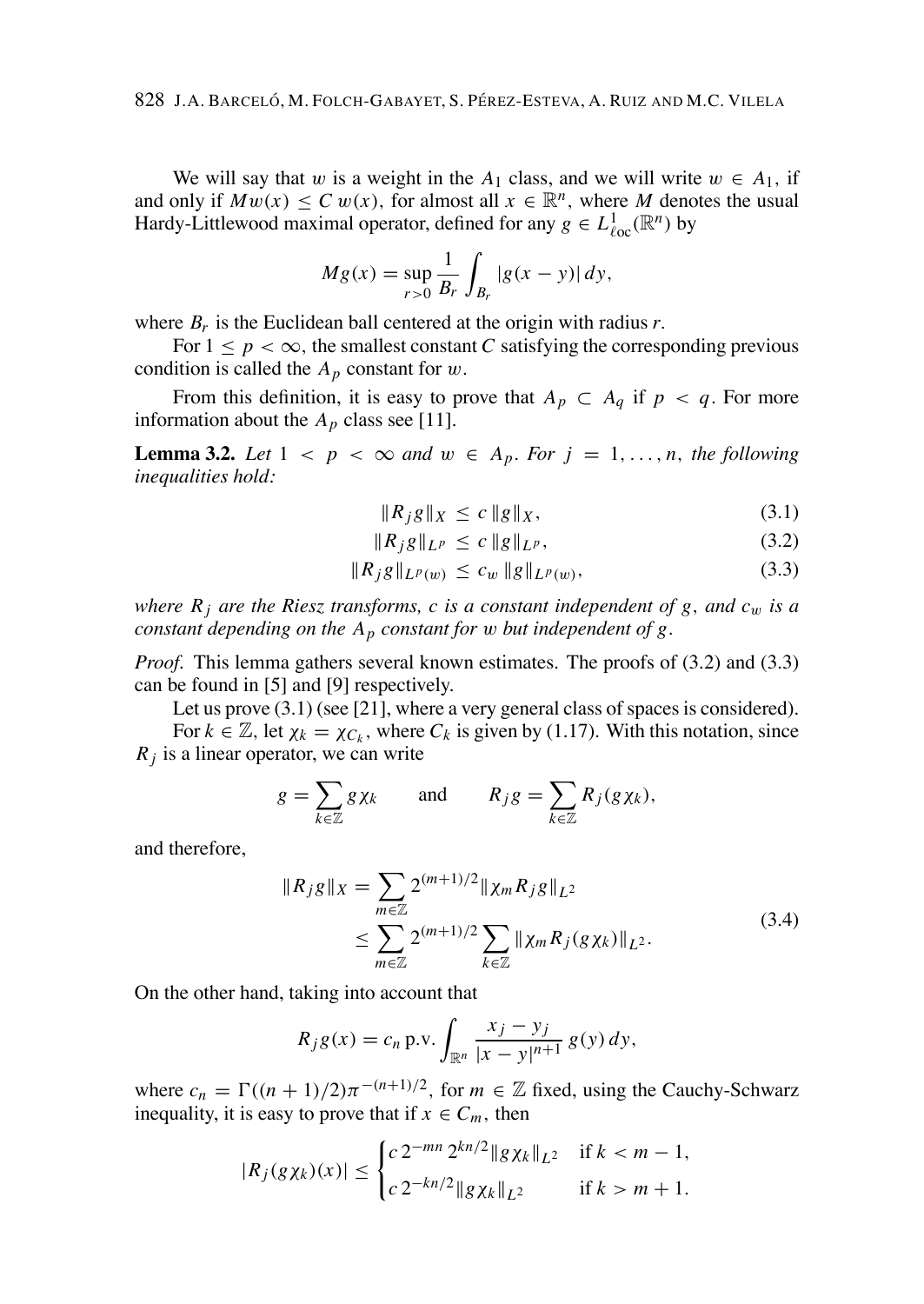Thus, if we split the second sum in (3.4) into three parts, for  $k < m - 1$ , for  $m-1 < k < m+1$  and for  $k > m+1$ , we have that

$$
||R_{j}g||_{X} \leq c \sum_{k \in \mathbb{Z}} 2^{kn/2} ||g \chi_{k}||_{L^{2}} \sum_{m > k+1} 2^{-m(n-1)/2}
$$
  
+ 
$$
\sum_{m \in \mathbb{Z}} 2^{(m+1)/2} \sum_{k=m-1}^{m+1} ||R_{j}(g \chi_{k})||_{L^{2}}
$$
  
+ 
$$
c \sum_{k \in \mathbb{Z}} 2^{-kn/2} ||g \chi_{k}||_{L^{2}} \sum_{m < k-1} 2^{m(n+1)/2}
$$

The result follows from here using (3.2) with  $p = 2$ .

Given a nonnegative function in a Morrey-Campanato space, the following result (see [7, Lemma 1]) gives a method to construct a majorizing function in the  $A_1$  class, and consequently in the  $A_2$  class, within the same Morrey-Campanato space.

**Lemma 3.3.** Let V be a nonnegative function in  $\mathcal{L}^{\alpha,r}(\mathbb{R}^n)$ , with  $0 < \alpha < n$  and  $1 < r \le n/\alpha$ . If  $r_1$  is such that  $1 < r_1 < r$ , then  $W = (MV^{r_1})^{1/r_1} \in A_1 \cap \mathcal{L}^{\alpha,r}(\mathbb{R}^n)$ , where M denotes the usual Hardy-Littlewood maximal operator.

Furthermore, there exists a constant  $c > 0$  independent of V, such that the  $A_1$ constant for W is less than c and

$$
||W||_{\mathcal{L}^{\alpha,r}} \leq c ||V||_{\mathcal{L}^{\alpha,r}}.\tag{3.5}
$$

**Remark 3.4.** Observe that  $V(x) \leq W(x)$  for almost all  $x \in \mathbb{R}^n$ .

In order to construct a majorizing function in the  $A_1$  class for a nonnegative function in a  $D_p(\mathbb{R}^n)$  space, which is in the same  $D_p(\mathbb{R}^n)$  space, we will need the following results, that can be found in [12] and [14] respectively (see [12, Lemma 5.1 in Chapter IV] and [14, Corollary 2.1]).

Lemma 3.5 (Rubio de Francia algorithm). Let E be a normed space of complex functions with norm  $\|\cdot\|_E$ , and let S be a sublinear operator (i.e.  $|S(aF + bG)| \le$  $|a||S(F)|+|b||S(G)|$ ,  $\forall a, b \in \mathbb{C}, \forall F, G \in E$  bounded in E with norm  $||S||$ . If  $SF > 0$  for all  $F \in E$ , then for all nonnegative V in E, the function

$$
W = \sum_{j=0}^{\infty} (2||S||)^{-j} S^j V
$$

is also a nonnegative function in  $E$  such that

- (i)  $V(x) \leq W(x)$  for almost all  $x \in \mathbb{R}^n$ ,
- (ii)  $||W||_E \leq 2||V||_E$ ,
- (iii)  $SW(x) \leq C W(x)$  for almost all  $x \in \mathbb{R}^n$ , with  $C = 2||S||$ .

 $\Box$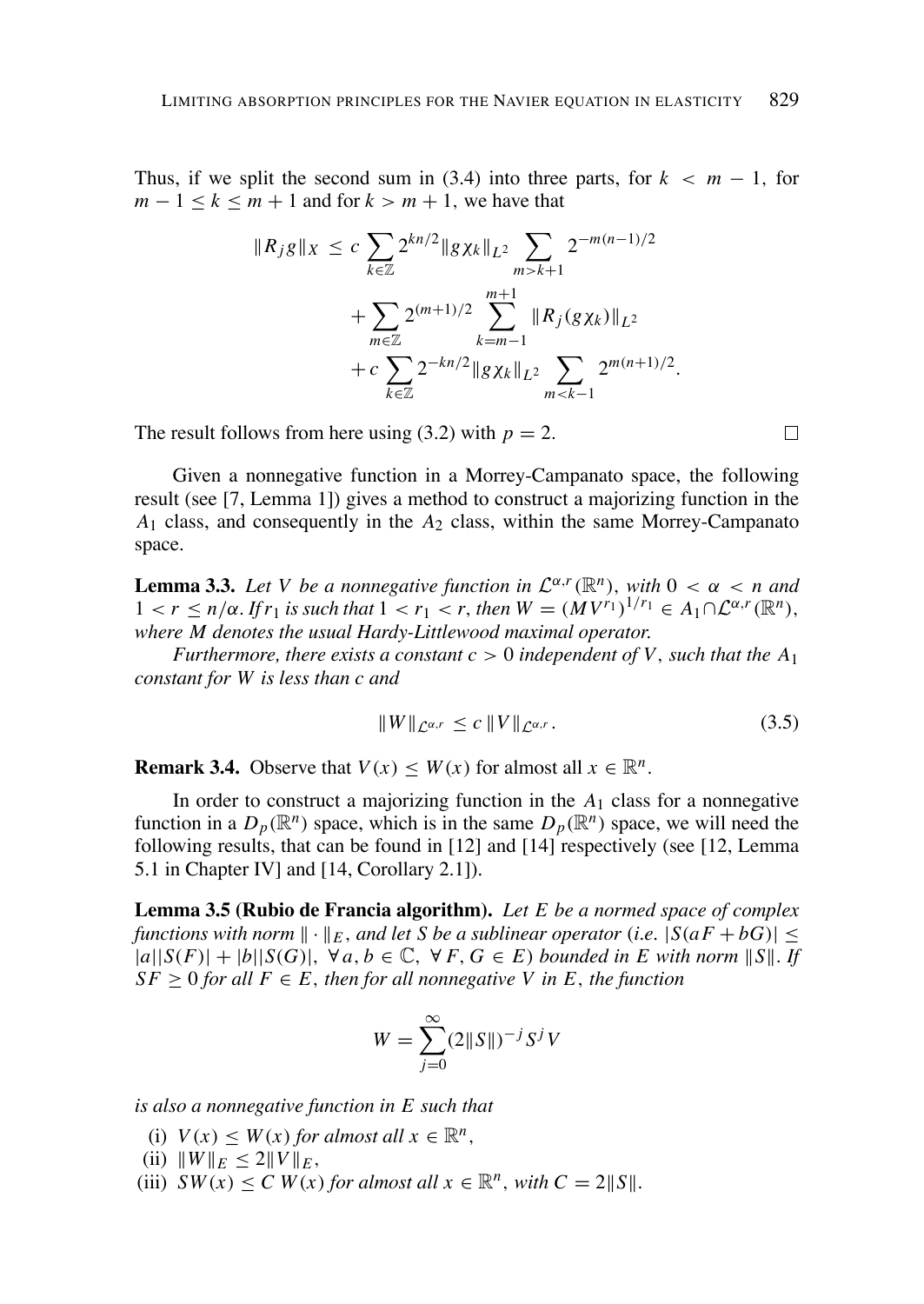**Lemma 3.6.** If  $1 < p < \infty$ , then the usual Hardy-Littlewood maximal operator is bounded on  $D_n(\mathbb{R}^n)$ .

*Proof.* (See [14] for general Herz spaces).

Consider  $1 < p < \infty$  (the proof for  $p = \infty$  is easier). Arguing as in the proof of  $(3.1)$ , taking into account that M is a sublinear operator, we have that

$$
\|Mg\|_{D_p} \le \sum_{m\in\mathbb{Z}} 2^{m(p-n)/p} \sum_{k\in\mathbb{Z}} \|\chi_m M(g\chi_k)\|_{L^p}.
$$
 (3.6)

On the other hand, for  $m \in \mathbb{Z}$  fixed, using the Holder inequality, it is easy to prove that if  $x \in C_m$ , then

$$
|M(g\chi_k)(x)| \leq \begin{cases} c \, 2^{-mn} \, 2^{kn(p-1)/p} \|g\chi_k\|_{L^p} & \text{if } k < m-1, \\ c \, 2^{-kn/p} \|g\chi_k\|_{L^p} & \text{if } k > m+1. \end{cases}
$$

Thus, if we split the second sum in (3.6) into three parts, for  $k < m - 1$ , for  $m-1 < k < m+1$  and for  $k > m+1$ , we have that

$$
\|Mg\|_{D_p} \leq c \sum_{k \in \mathbb{Z}} 2^{kn(p-1)/p} \|gx_k\|_{L^p} \sum_{m > k+1} 2^{-m(n-1)} + \sum_{m \in \mathbb{Z}} 2^{m(p-n)/p} \sum_{k=m-1}^{m+1} \|M(g\chi_k)\|_{L^p} + c \sum_{k \in \mathbb{Z}} 2^{-kn/p} \|gx_k\|_{L^p} \sum_{m < k-1} 2^m.
$$

The result follows from here using the fact that M is a bounded operator on  $L^p(\mathbb{R}^n)$ for  $1 < p \leq \infty$ .  $\Box$ 

**Remark 3.7.** From Lemma 3.6 we know that if  $1 < p \le \infty$  then, the usual Hardy-Littlewood maximal operator, M, is bounded on  $D_n(\mathbb{R}^n)$ . Thus, we can apply Lemma 3.5 to  $E = D_p(\mathbb{R}^n)$  with  $1 < p \le \infty$  and  $S = M$ , to conclude that given a nonnegative function V in  $D_p(\mathbb{R}^n)$  there exists a nonnegative W in  $D_p(\mathbb{R}^n) \cap A_1$ , and therefore in  $D_p(\mathbb{R}^n) \cap A_2$ , such that  $V(x) \leq W(x)$  for almost all  $x \in \mathbb{R}^n$ .

Furthermore, there exists a constant  $c > 0$  independent of V, such that the  $A_1$ constant for  $W$  is less than  $c$  and

$$
||W||_{D_p} \le c ||V||_{D_p}, \qquad \qquad 1 < p \le \infty.
$$

Moreover, since the Maximal function of a radial function is also a radial function. if  $V$  is a radial function, then  $W$  is also a radial function.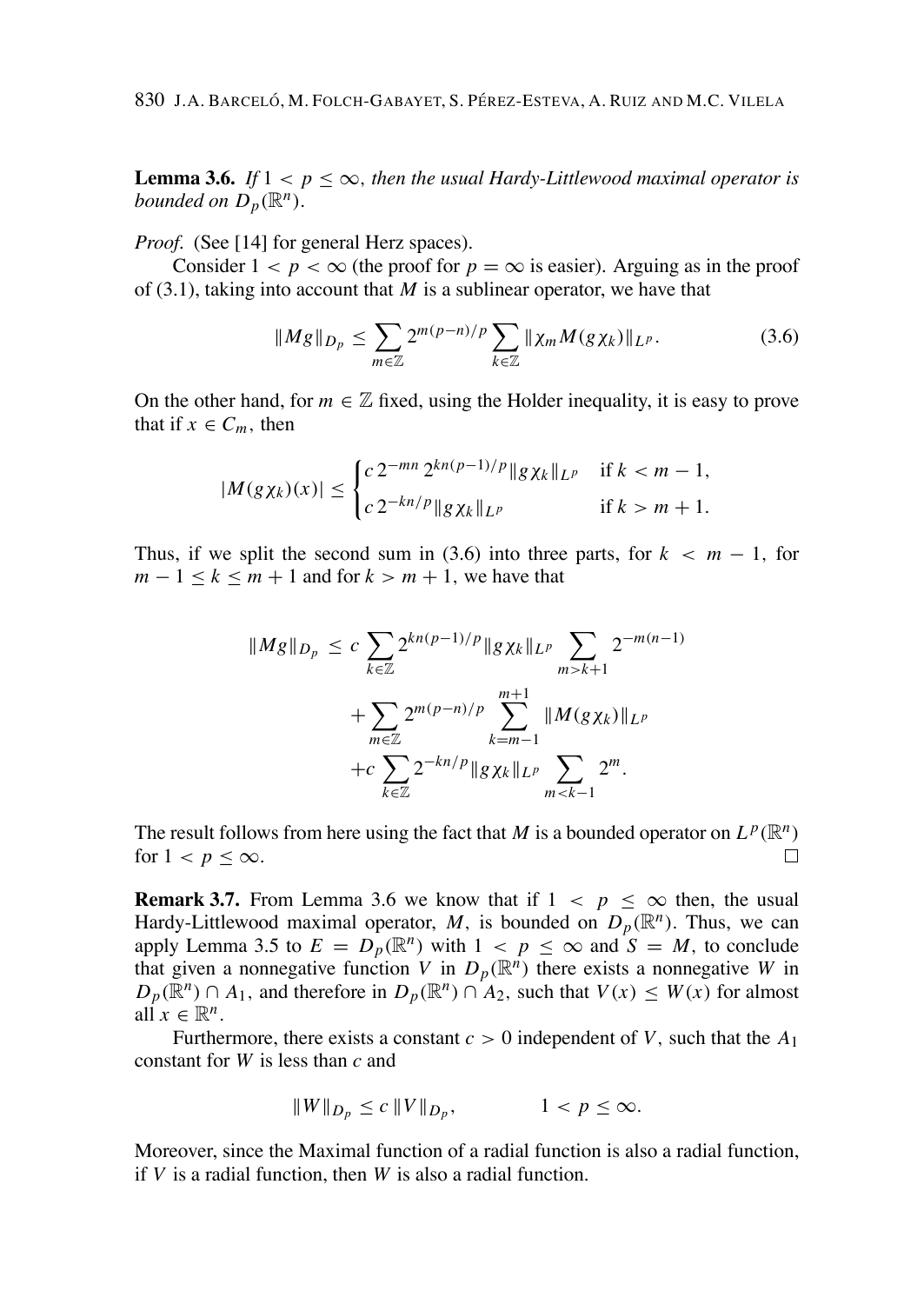We will use the following estimates for the resolvent of the Laplacian:

**Theorem 3.8.** Let  $z = \gamma + i\varepsilon$  with  $\varepsilon \neq 0$ ,  $\frac{1}{p} + \frac{1}{q} = 1$  with  $\frac{2}{n+1} \leq \frac{1}{p} - \frac{1}{q} \leq \frac{2}{n}$ if  $n > 2$ , or  $\frac{2}{3} \leq \frac{1}{p} - \frac{1}{q} < 1$  if  $n = 2$ , and let  $V_1$  be a nonnegative function in  $\mathcal{L}^{2,r}(\mathbb{R}^n)$  with  $(n-1)/2 < r \leq n/2$  and  $n > 2$ , and  $V_2 \in \mathcal{T}(\mathbb{R}^n)$ . If  $g \in L^2(\mathbb{R}^n)$ then, there exists a constant  $c > 0$  independent of z, g, V<sub>1</sub> and V<sub>2</sub> such that the following a priori estimates hold:

$$
\|(\Delta + z)^{-1}g\|_{X^*} \le c\|z|^{-1/2}\|g\|_X,\tag{3.7}
$$

$$
\|(\Delta + z)^{-1}g\|_{L^{q}} \leq c\|z\|^{\frac{q}{2}\left(\frac{1}{p} - \frac{1}{q}\right) - 1}\|g\|_{L^{p}},\tag{3.8}
$$

$$
\|(\Delta + z)^{-1}g\|_{L^2(V_1)} \le c \|V_1\|_{\mathcal{L}^{2,r}} \|g\|_{L^2(V_1^{-1})},
$$
\n(3.9)

$$
\|(\Delta + z)^{-1}g\|_{L^2(V_2)} \le c\|z|^{-1/2}|||V_2|||\|g\|_{L^2(V_2^{-1})}.\tag{3.10}
$$

Besides, the weak limiting absorption principle holds for  $\Delta$  in the spaces  $X(\mathbb{R}^n)$ ,  $L^q(\mathbb{R}^n)$ .  $L^2(V_1)$  and  $L^2(V_2)$  for the Sommerfeld radiation condition (1.12).

**Theorem 3.9.** Let p such that  $\frac{1}{n+1} \leq \frac{1}{p} - \frac{1}{2} \leq \frac{1}{n}$ , and let  $V_1$  be a nonnegative function in  $\mathcal{L}^{2,r}(\mathbb{R}^n)$  with  $(n-1)/2 < r \le n/2$  and  $n > 2$ , and  $V_2 \in \mathcal{T}(\mathbb{R}^n)$ . If  $g \in C_0^{\infty}(\mathbb{R}^n)$  and we consider the unique solution v of equation (1.11) satisfying (1.12), then, there exists a constant  $c > 0$  independent of k, g, V<sub>1</sub> and V<sub>2</sub> such that the following a priori estimates hold:

$$
\|\nabla v\|_{X^*} \le c \|g\|_X,\tag{3.11}
$$

$$
\sup_{x_0, R>0} \frac{1}{R} \int_{B(x_0, R)} |v(x)|^2 dx \le c \, k^{2n \left(\frac{1}{p} - \frac{1}{2}\right) - 3} \|g\|_{L^p}^2,\tag{3.12}
$$

$$
\sup_{x_0, R>0} \frac{1}{R} \int_{B(x_0, R)} |D^{1/2} v(x)|^2 dx \le c \|V_1\|_{\mathcal{L}^{2,r}} \|g\|_{L^2(V_1^{-1})}^2, \tag{3.13}
$$

$$
|\nabla v||_{L^{2}(V_{2})} \leq c \, |||V_{2}||| \, ||g||_{L^{2}(V_{2}^{-1})}, \qquad (3.14)
$$

where  $D^{1/2}v$  is defined via the Fourier transform as  $(D^{1/2}v)\hat{ }(\xi)=|\xi|^{1/2}\hat{v}(\xi),\ \xi\in$  $\mathbb{R}^n$ .

The results given in  $(3.7)$  and  $(3.11)$  can be found essentially in [17] (see [17, Lemma 2.4]). For a complete proof see [24] (see also [1] and [2]). The result given in  $(3.8)$  can be found in  $[18]$  and,  $(3.9)$  and  $(3.13)$  in  $[28]$ . The result given in  $(3.12)$ can be found in  $[27]$  (see also  $[23]$ ). Finally, the results given in  $(3.10)$  and  $(3.14)$ can be found in  $[4]$ .

The estimates  $(3.10)$  and  $(3.14)$  are a generalization of  $(3.7)$  and  $(3.11)$  respectively. Estimates related to  $(3.9)$  can be found in [8].

**Remark 3.10.** From  $(1.19)$ , the estimates  $(3.10)$  and  $(3.14)$  also hold if we replace  $|||V_2|||$  with  $||V_2||_{D_{\tilde{r}}}$ , with  $\tilde{r} > 2$  and  $V_2$  being a radial function.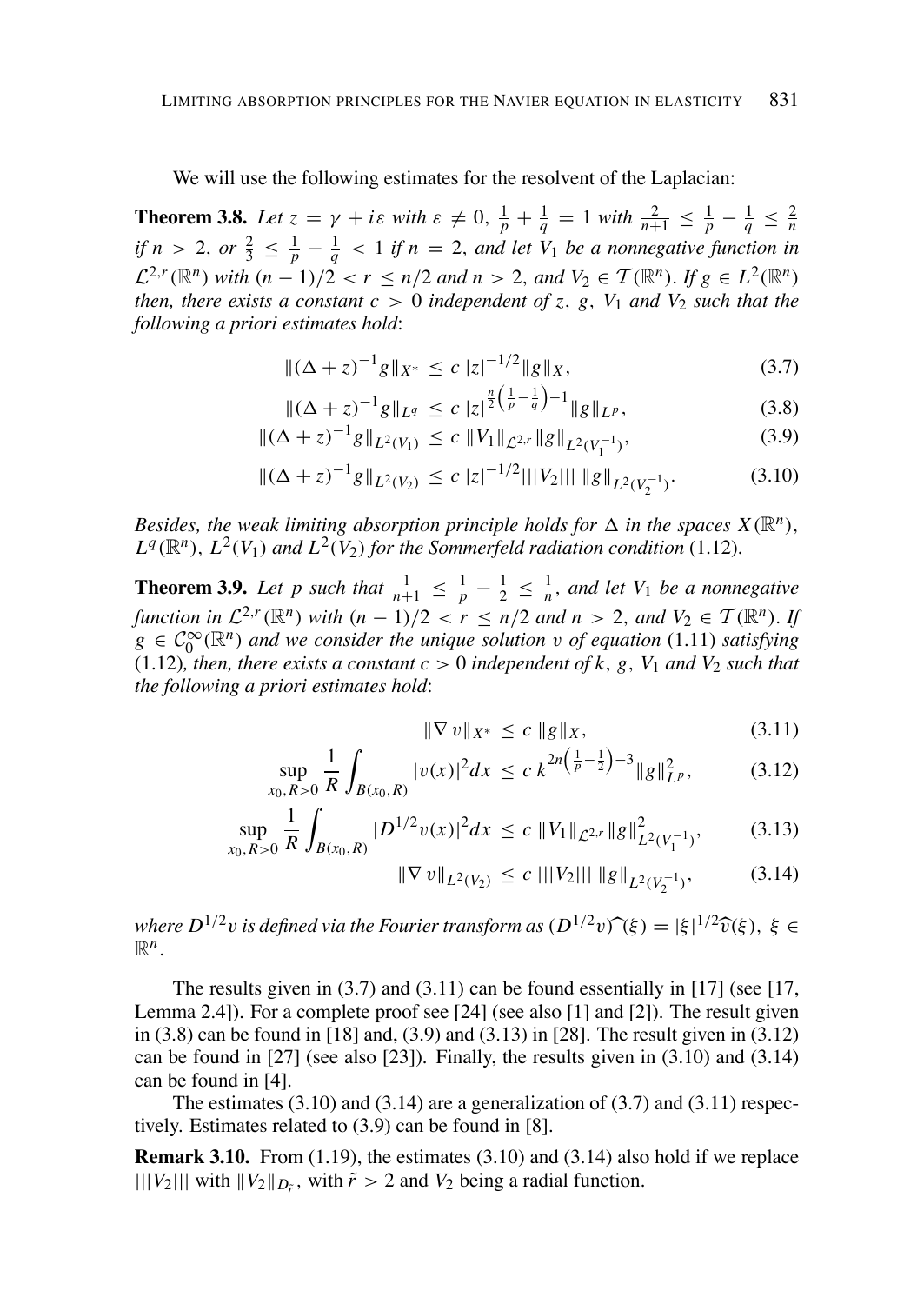*Proof of Theorem* 1.1. We start with the proof of (1.20). Given  $f \in L^2(\mathbb{R}^n)$ , from  $(2.7)$ , it is enough to prove the result for the operator

$$
\left(\Delta + z\right)^{-1} \mathcal{R} \mathbf{f}.\tag{3.15}
$$

Using  $(2.2)$ , the triangular inequality,  $(3.7)$  and  $(3.1)$  we have that

$$
\left\| (\Delta + z)^{-1} \mathcal{R} \mathbf{f} \right\|_{\mathbf{X}^*} \leq \sum_{i=1}^n \left\| (\Delta + z)^{-1} R_i \left( \sum_{j=1}^n R_j f_j \right) \right\|_{X^*}
$$
  

$$
\leq c |z|^{-1/2} \left\| R_i \left( \sum_{j=1}^n R_j f_j \right) \right\|_X
$$
  

$$
\leq c |z|^{-1/2} \|\mathbf{f}\|_{\mathbf{X}}.
$$

We omit the proof of  $(1.21)$  since it is similar to the proof of  $(1.20)$ , but using  $(3.8)$ and  $(3.2)$  instead of  $(3.7)$  and  $(3.1)$ . The proofs of  $(1.22)$  and  $(1.23)$  require an additional argument because in order to use (3.3) for  $p = 2$  we need a weight in the  $A<sub>2</sub>$  class.

As before, it is enough to prove  $(1.22)$  and  $(1.23)$  for the operator given in  $(3.15).$ 

Let  $W_1 = (MV_1^{r_1})^{1/r_1}$ , with  $1 < r_1 < r$ . Observe that under the conditions of the theorem, from Lemma 3.3 we know that  $W_1 \in A_2 \cap \mathcal{L}^{2,r}(\mathbb{R}^n)$ .

Using (2.2) and the triangular inequality, since  $V_1(x) \leq W_1(x)$ , we have that

$$
\left\| (\Delta + z)^{-1} \mathcal{R} \mathbf{f} \right\|_{\mathbf{L}^{2}(V_{1})} \leq \sum_{i=1}^{n} \left\| (\Delta + z)^{-1} R_{i} \left( \sum_{j=1}^{n} R_{j} f_{j} \right) \right\|_{L^{2}(V_{1})}
$$
  

$$
\leq \sum_{i=1}^{n} \left\| (\Delta + z)^{-1} R_{i} \left( \sum_{j=1}^{n} R_{j} f_{j} \right) \right\|_{L^{2}(W_{1})}
$$

From here, applying (3.9), (3.5) with  $\alpha = 2$ , and (3.3) with  $p = 2$  we have that

$$
\left\| (\Delta + z)^{-1} \mathcal{R} \mathbf{f} \right\|_{\mathbf{L}^{2}(V_{1})} \leq c \, \|W_{1}\|_{\mathcal{L}^{2,r}} \sum_{i=1}^{n} \left\| R_{i} \left( \sum_{j=1}^{n} R_{j} f_{j} \right) \right\|_{L^{2}(W_{1}^{-1})}
$$
  

$$
\leq c_{W_{1}} \|V_{1}\|_{\mathcal{L}^{2,r}} \|\mathbf{f}\|_{\mathbf{L}^{2}(W_{1}^{-1})}
$$
  

$$
\leq c_{W_{1}} \|V_{1}\|_{\mathcal{L}^{2,r}} \|\mathbf{f}\|_{\mathbf{L}^{2}(V_{1}^{-1})}.
$$

Since from Lemma 3.3 we know that  $c_{W_1}$  is less than a constant independent of  $V_1$ , estimate (1.22) follows from here.

Estimate  $(1.23)$  can be obtained in a similar way taking into account that, as we explained in Remark 3.7, given  $V_2$  satisfying the hypotheses of the theorem,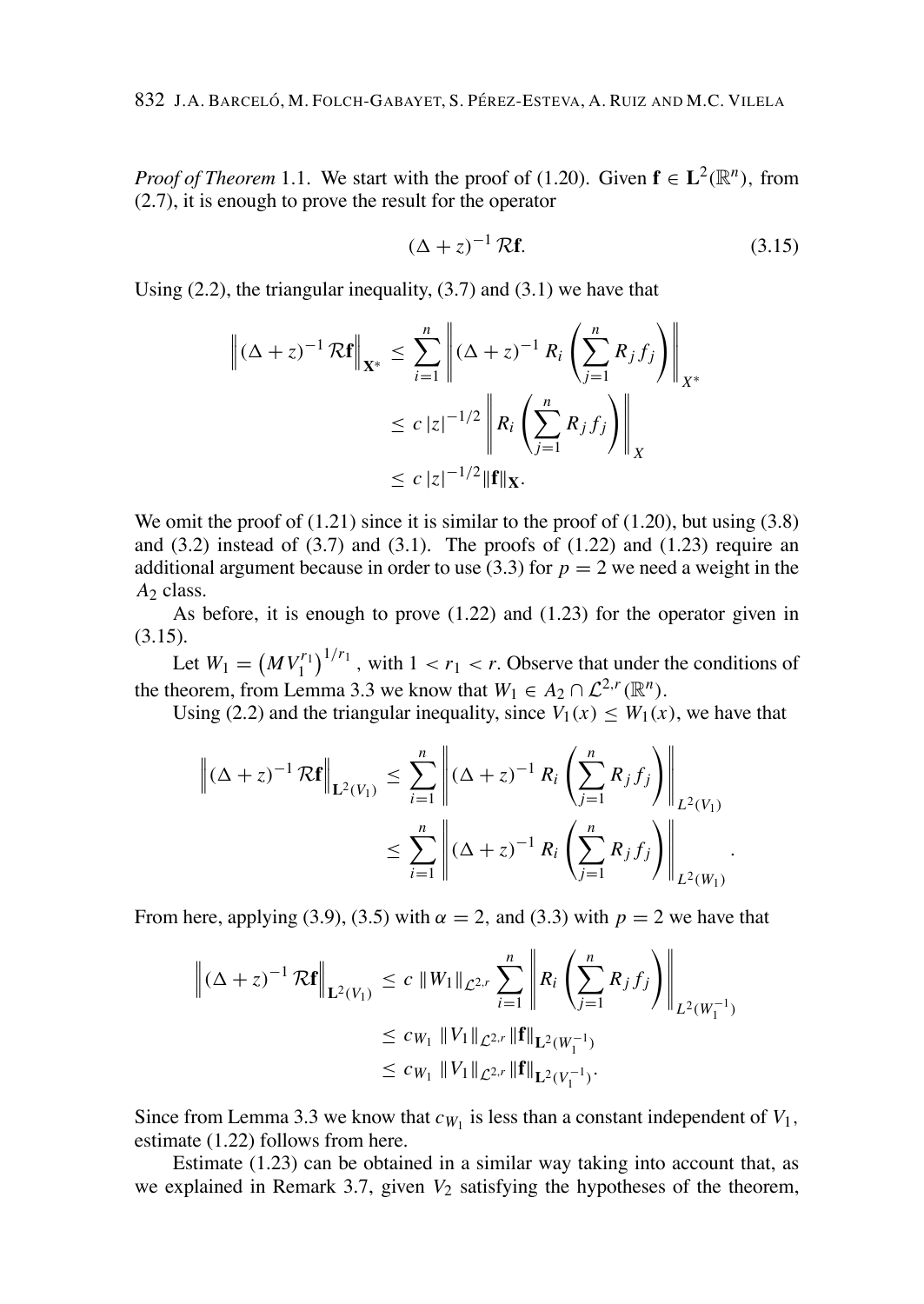we can construct a majorizing function  $W_2 \in D_p(\mathbb{R}^n) \cap A_2$  which properties are similar to the properties of  $W_1$ . In this case, instead of (3.9) we have to use (3.10) and Remark 3.10.

The existence of the weak limit follows in a standard way (see  $[1]$ ).

To finish the proof, it remains to show that for  $f \in C_0^{\infty}(\mathbb{R}^n)$ , the solution  $\mathbf{R}(\omega^2 + i0)\mathbf{f}$  defined by (1.15) satisfies the Kupradze radiation conditions, given in  $(1.6)$  and  $(1.7)$ .

Consider  $f \in C_0^{\infty}(\mathbb{R}^n)$ , and write  $u = R(\omega^2 + i0)f$ . From (2.7), and using the weak limiting absorption principle for the Helmholtz equation, we can write that

$$
\mathbf{u} = \frac{1}{2\mu + \lambda} R(k_p^2 + i0)\mathcal{R}\mathbf{f} + \frac{1}{\mu} R(k_s^2 + i0)(\mathbf{I} - \mathcal{R})\mathbf{f},\tag{3.16}
$$

where  $k_p$  and  $k_s$  are defined by (1.3) and  $R(k^2 + i0)$  by

$$
R(k^{2} + i0)g := \text{weak} - \lim_{z \to k^{2}, \ \Im z > 0} (\Delta + z)^{-1}g.
$$
 (3.17)

As a consequence, since the operators  $R(k^2 + i0)$  and  $R_j$ ,  $j = 1, ..., n$ , commute with the operators  $\partial^{\alpha}$ ,  $\alpha \in \mathbb{R}^{n}$ , we know that  $\mathbf{u} \in \mathbb{C}^{\infty}(\mathbb{R}^{n})$ .

On one hand, using the Fourier transform, it is easy to prove that  $\nabla$  div  $\mathcal{R}$ **h** =  $\nabla$  div **h**, for **h** in the appropriate space. Using this identity, since the operators  $R(k^2 + i0)$  commute with the operators  $\partial^{\alpha}$ ,  $\alpha \in \mathbb{R}^n$ , from (3.16), we obtain that

$$
\mathbf{u}_p = -\frac{1}{k_p^2} \nabla \text{ div } \mathbf{u} = -\frac{1}{\omega^2} R(k_p^2 + i0) \nabla \text{ div } \mathbf{f}.
$$

For  $f \in C_0^{\infty}(\mathbb{R}^n)$ , we have that  $\nabla$  div  $f \in C_0^{\infty}(\mathbb{R}^n)$ , and therefore, by Theorem 3.8 we know that for  $j = 1, ..., n$ ,  $R(k_p^2 + i0) \partial_j$  div **f** satisfies the corresponding Sommerfeld outgoing radiation condition, that is

$$
(\partial_r - ik_p)R(k_p^2 + i0) \partial_j \text{ div } \mathbf{f} = o(r^{-(n-1)/2}).
$$

Hence,  $\bf{u}$  satisfies the condition (1.6).

On the other hand, since  $\bf{u}$  satisfies the equation (1.8), we have that

$$
\mathbf{u} = \frac{1}{\omega^2} \mathbf{f} - \frac{\mu}{\omega^2} \Delta I \mathbf{u} - \frac{(\lambda + \mu)}{\omega^2} \nabla \text{ div } \mathbf{u}.
$$

Using this identity,  $(1.3)$  and  $(2.6)$ , we can write that

$$
\mathbf{u}_s = \mathbf{u} - \mathbf{u}_p = \mathbf{u} - \frac{1}{k_p^2} \nabla \text{ div } \mathbf{u}
$$
  
=  $\frac{1}{\omega^2} \mathbf{f} - \frac{\mu}{\omega^2} \Delta \mathbf{I} \mathbf{u} + \frac{\mu}{\omega^2} \nabla \text{ div } \mathbf{u}$   
=  $\frac{1}{\omega^2} \mathbf{f} + \frac{\mu}{\omega^2} \Delta \mathbf{I} (\mathcal{R} - \mathbf{I}) \mathbf{u}.$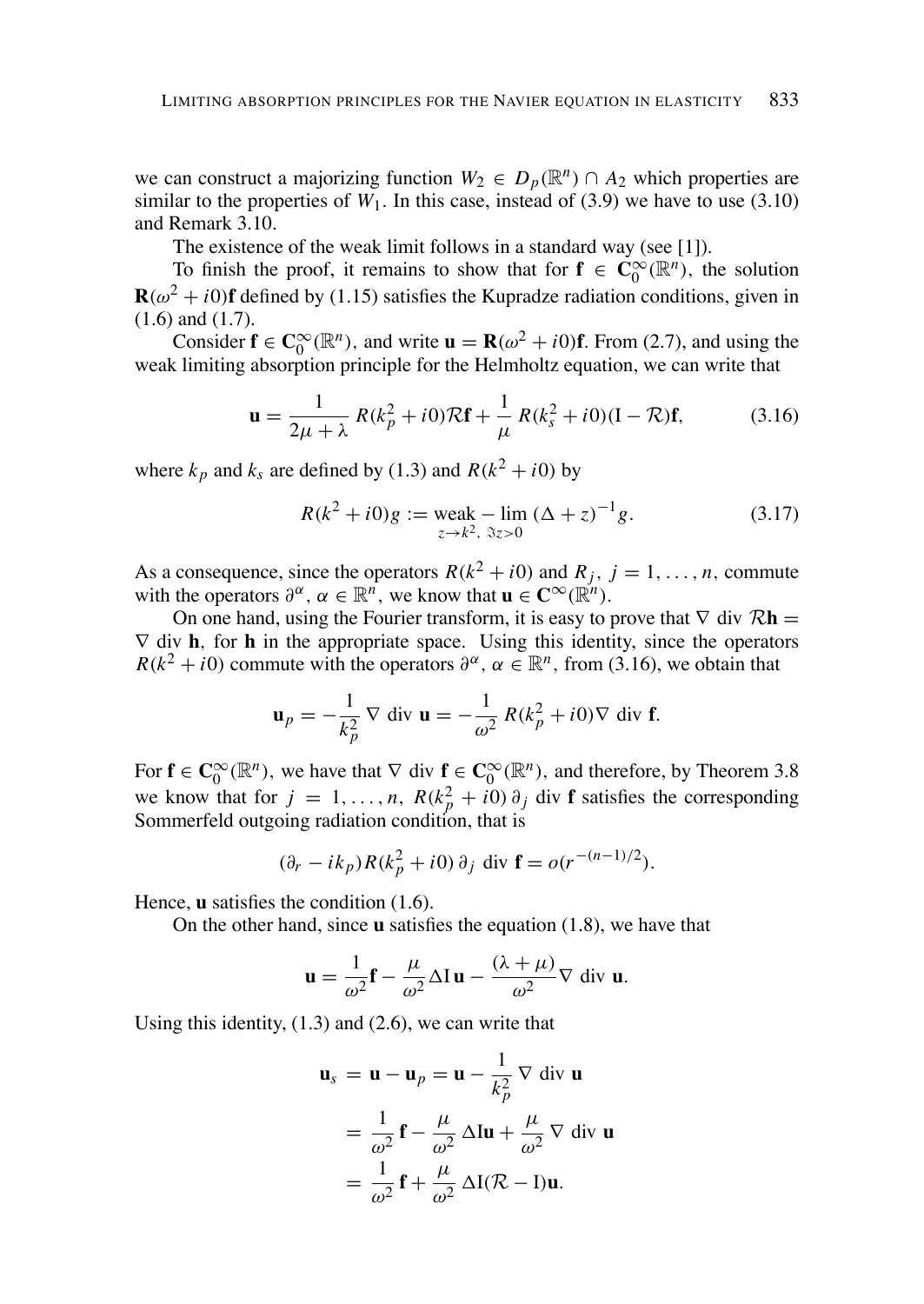From here, using the identities  $(2.7)$ ,  $(2.5)$  and  $(2.4)$ , we have that

$$
\mathbf{u}_s = \frac{1}{\omega^2} \mathbf{f} + \frac{1}{\omega^2} R(k_s^2 + i0) \Delta I (\mathcal{R} - I) \mathbf{f}
$$
  
= 
$$
\frac{1}{\omega^2} \mathbf{f} + \frac{1}{\omega^2} R(k_s^2 + i0) (\nabla \operatorname{div} \mathbf{f} - \Delta I \mathbf{f}).
$$
 (3.18)

For  $f \in C_0^{\infty}(\mathbb{R}^n)$ , we have that  $\nabla$  div  $f - \Delta If \in C_0^{\infty}(\mathbb{R}^n)$ . From here and from (3.18) we conclude that  $\bf{u}$  satisfies condition (1.7) arguing as we did for the condition  $(1.6).$ П

*Proof of Theorem* 1.2. The proofs of  $(1.24)$  and  $(1.25)$  are similar to the proof of  $(1.20)$ , but using  $(3.11)$  and  $(3.12)$  instead of  $(3.7)$  respectively.

Finally, the proofs of  $(1.26)$  and  $(1.27)$  are similar to the proofs of  $(1.22)$  and  $(1.23)$ , but using  $(3.13)$  instead of  $(3.9)$  and  $(3.14)$  instead of  $(3.10)$  respectively.  $\Box$ 

**Remark 3.11.** We leave as an open question the extension of the results given in  $(3.10)$  and  $(3.14)$  for the Helmholtz equation to the Navier equation. This is due to the fact that (in the present work) given a radial nonnegative function with bounded everywhere X-rays transform we need a majorizing function in the  $A_2$  class with bounded everywhere X-rays transform.

#### 3.2. Elasticity equation

Let us start by recalling that for a given nonnegative function  $V \in \mathcal{L}^{2,r}(\mathbb{R}^n)$ , with  $(n-1)/2 < r \leq n/2$ , and  $n > 2$ , by taking the limiting absorption principle in the sense of (3.9), if  $f \in L^2(\mathbb{R}^n) \cap L^2(V^{-1})$ , for appropriate spectral functions h, we can use the functional calculus to write that

$$
h(-\Delta^*)\mathbf{f} = \int_0^\infty h(\omega)dP_\omega(\mathbf{f})(x),
$$

where the projection operator is given by

$$
dP_{\omega}(\mathbf{f}) = \frac{1}{2\sqrt{\lambda + 2\mu}\sqrt{\omega}} \left( \widehat{d\sigma} \sqrt{\frac{\omega}{\lambda + 2\mu}} * \mathcal{R}\mathbf{f} \right) + \frac{1}{2\sqrt{\mu}\sqrt{\omega}} \left( \widehat{d\sigma} \sqrt{\frac{\omega}{\mu}} * (\mathbf{I} - \mathcal{R})\mathbf{f} \right). \tag{3.19}
$$

In particular, the solution of problem (1.33) with  $\mathbf{F} = \mathbf{g} = 0$  is given by the evolution operator

$$
\mathbf{S}_1(t)\mathbf{f} = \cos(t\sqrt{-\Delta^*})\mathbf{f} = \int_0^\infty \cos(t\sqrt{\omega})dP_\omega(\mathbf{f}),\tag{3.20}
$$

and with  $\mathbf{F} = \mathbf{f} = 0$  by

$$
\mathbf{S}_2(t)\mathbf{g} = \frac{\sin(t\sqrt{-\Delta^*})}{\sqrt{-\Delta^*}}\mathbf{g} = \int_0^\infty \frac{\sin(t\sqrt{\omega})}{\sqrt{\omega}}dP_\omega(\mathbf{g}).\tag{3.21}
$$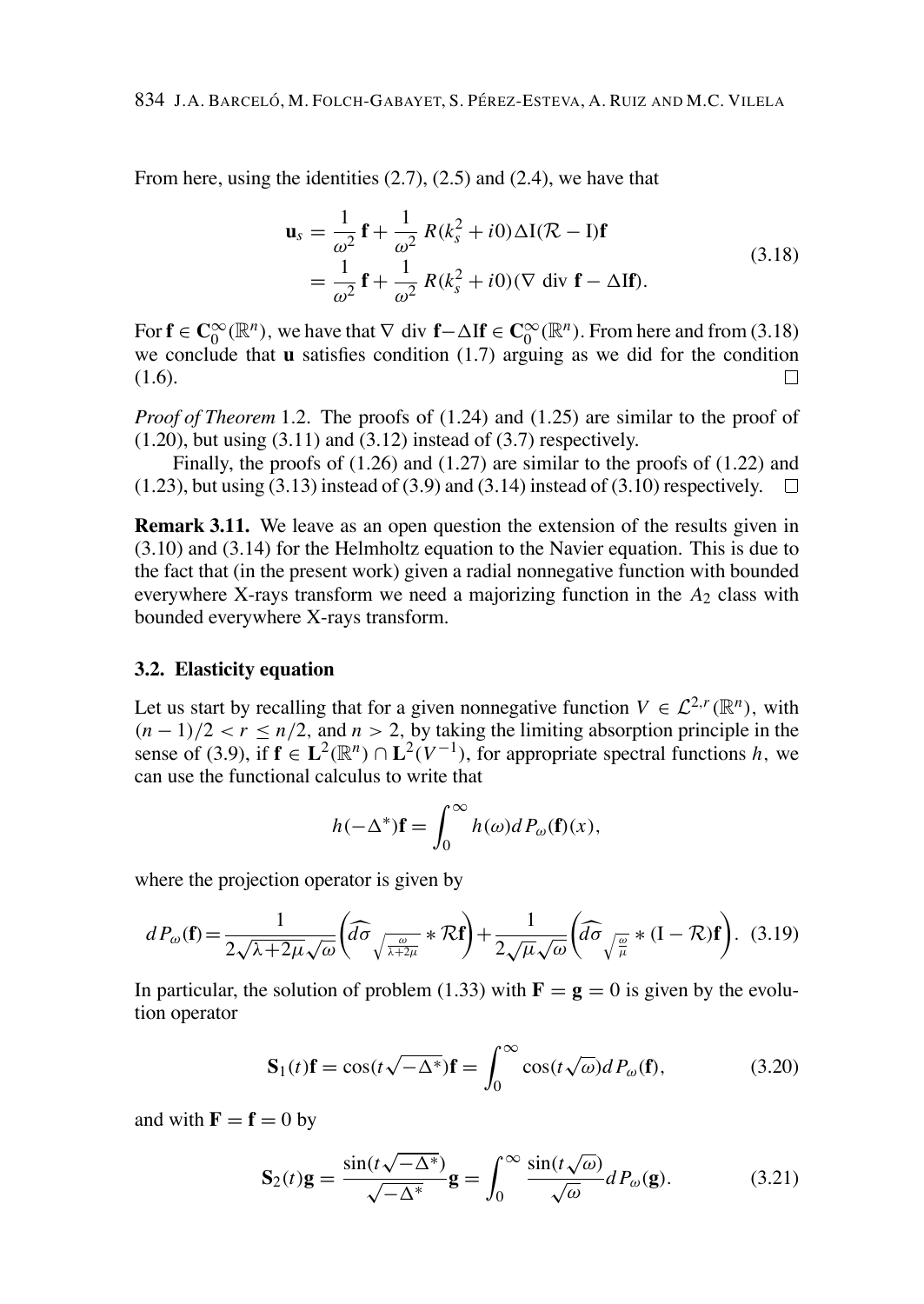Theorem 1.7 follows from the expression we obtained for the spectral measure (only the control of the imaginary part of the resolvent is needed). We will use the following weighted extension theorem for the Fourier transform and also the endpoint trace lemma.

**Lemma 3.12 (See [26]).** Let  $\mathbb{S}_{s}^{n-1}$  be the sphere of radius s in  $\mathbb{R}^{n}$ , and let V be a nonnegative function in  $V \in \mathcal{L}^{2,r}(\mathbb{R}^{n})$  with  $(n-1)/2 < r \le n/2$  and  $n > 2$ . Then, there exists a positive constant  $C$  only depending on  $n$  such that

$$
\|\widehat{gd\sigma_s}\|_{\mathbf{L}^2(V)} \le C s^{1/2} \|V\|_{\mathcal{L}^{2,r}} \|g\|_{\mathbf{L}^2(\mathbb{S}_s^{n-1})}. \tag{3.22}
$$

**Lemma 3.13 (See [2]).** Let  $\mathbb{S}^{n-1}$  be the sphere of radius s in  $\mathbb{R}^n$ . Then, there exists a positive constant  $C$  only depending on  $n$  such that

$$
\sup_{x_0 \in \mathbb{R}^n, R>0} \frac{1}{R} \int_{B(x_0, R)} \left| \int_{\mathbb{S}_s^{n-1}} e^{ix \cdot \xi} f(\xi) d\sigma_s(\xi) \right|^2 dx \le C \int_{\mathbb{S}_s^{n-1}} |f(\xi)|^2 d\sigma_s(\xi). \tag{3.23}
$$

*Proof of Theorem* 1.7. Assume  $g = 0$ . It is enough to prove (1.35), from (3.20) and  $(3.19)$ , for the following operator:

$$
\tilde{\mathbf{S}}_1(t)\mathbf{f} = \int_0^\infty e^{it\sqrt{\omega}} \left( \widehat{d\sigma}_{\sqrt{\omega}} * \mathcal{R}\mathbf{f} \right) \frac{d\omega}{2\sqrt{\omega}}
$$

$$
= \int_0^\infty e^{it\omega} \left( \widehat{d\sigma}_{\omega} * \mathcal{R}\mathbf{f} \right) d\omega
$$

$$
= \left( \chi_{(0,\infty)}(\cdot) \left( \widehat{d\sigma}_{(\cdot)} * \mathcal{R}\mathbf{f} \right) \right) (-t).
$$

Taking into account that

$$
D_{x}^{\gamma} \left( \widehat{d\sigma_{\omega}} * \mathbf{f} \right) = \omega^{\gamma} \left( \widehat{d\sigma_{\omega}} * \mathbf{f} \right), \tag{3.24}
$$

we have that

$$
D_x^{\gamma} \tilde{\mathbf{S}}_1(t) \mathbf{f}(x) = ((\cdot)^{\gamma} \chi_{(0,\infty)}(\cdot) (\widehat{d\sigma}_{(\cdot)} * \mathcal{R} \mathbf{f})(x)) \widehat{(-t)}
$$

Therefore, using Fubini, Plancherel's identity and (3.22) we can write

$$
\int_0^\infty \|D_x^{\gamma}\tilde{\mathbf{S}}_1(t)\mathbf{f}\|_{\mathbf{L}^2(V)}^2 dt = \left\| \left( \int_0^\infty |t^{\gamma} (\widehat{d\sigma}_t * \mathcal{R}\mathbf{f})|^2 dt \right)^{1/2} \right\|_{L^2(V)}^2
$$
  
\n
$$
= \int_0^\infty t^{2\gamma} \left\| (\widehat{\mathcal{R}}\mathbf{f} d\sigma_t) \widehat{\mathbf{C}}(-x) \right\|_{\mathbf{L}^2(V)}^2 dt
$$
  
\n
$$
\leq C \left\| V \right\|_{\mathcal{L}^{2,r}} \int_0^\infty t^{2\gamma+1} \int_{|\xi|=t} \left| \widehat{\mathcal{R}}\mathbf{f}(\xi) \right|^2 d\sigma_t(\xi) dt
$$
  
\n
$$
= C \left\| V \right\|_{\mathcal{L}^{2,r}} \int_0^\infty \int_{|\xi|=t} \left| (D^{\gamma+1/2} \mathcal{R}\mathbf{f}) \widehat{\mathbf{C}}(\xi) \right|^2 d\sigma_t(\xi) dt.
$$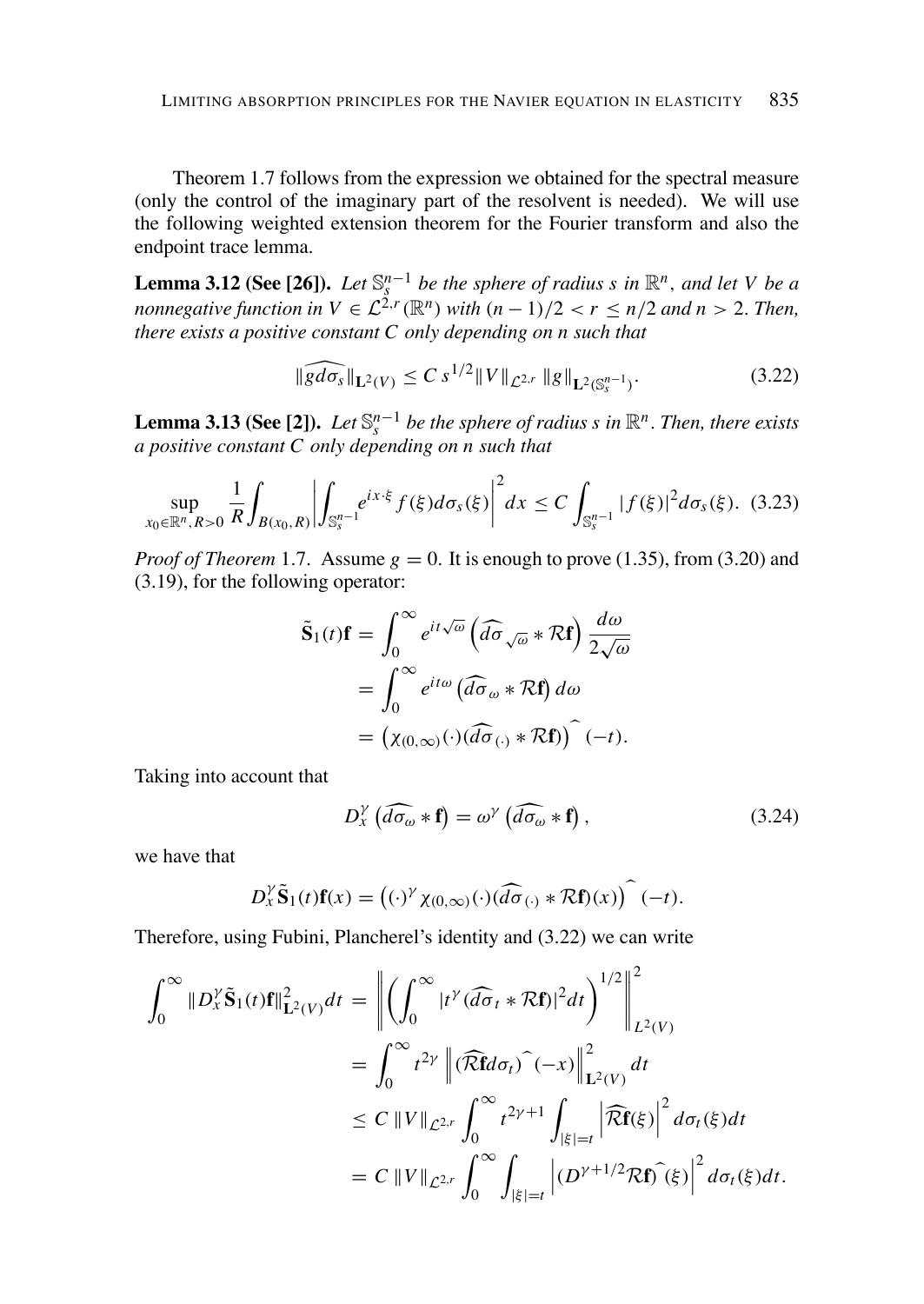Using polar coordinates, the fact that the operator  $R$  commutes with the operators  $D^{\gamma}$ ,  $\gamma \in \mathbb{R}$ , Plancherel's identity, (2.2) and (3.2) for  $p = 2$ , we get

$$
\int_0^\infty \|D_x^{\gamma} \tilde{\mathbf{S}}_1(t)\mathbf{f}\|_{\mathbf{L}^2(V)}^2 dt \le C \|V\|_{\mathcal{L}^{2,r}} \int_{\mathbb{R}^n} \left| (\mathcal{R} D^{\gamma+1/2} \mathbf{f})^{\widehat{}}(\xi) \right|^2 d\xi
$$
  
 
$$
\le C \|V\|_{\mathcal{L}^{2,r}} \|D^{\gamma+1/2} \mathbf{f}\|_{\mathbf{L}^2}^2.
$$

Estimate  $(1.36)$  can be proved in a similar way, but using  $(3.23)$  instead of  $(3.22)$ .

We omit the proof of Theorem 1.7 in the case  $f = 0$  because, from (3.21) and  $(3.19)$ , it is similar to the above case but using the operator

$$
\tilde{\mathbf{S}}_2(t)\mathbf{g} = \int_0^\infty e^{it\sqrt{\omega}} \left( d\widehat{\sigma}_{\sqrt{\omega}} * \mathcal{R}\mathbf{g} \right) \frac{d\omega}{2\omega}.
$$

*Proof of Theorem* 1.6. This theorem requires the estimates for the whole resolvent. Causality suggests the use of the outgoing resolvent to obtain the solution of the forward wave problem (1.33). In a similar fashion the solution of the backward problem would be given by the incoming resolvent. In fact, it is clear, using Fourier transform and assuming  $F$  to be in an appropriate space, that

$$
\mathbf{u}(x,t) = \lim_{\epsilon \to 0-} \int_{\mathbb{R}} e^{it\tau} \left( \Delta^* + (\tau + i\epsilon)^2 I \right)^{-1} \left( (\mathbf{G}(\cdot,\cdot)) \hat{\mathbf{u}}(x) \right) d\tau, \tag{3.25}
$$

where  $G(x, t) = F(x, t) \chi_{(0, \infty)}(t)$ , is solution of (1.33). The only thing that remains to be proved is that this solution satisfies the initial conditions given in  $(1.33)$ .

Using the functional calculus and complex integration, since  $G(x, t) = 0$  for  $t < 0$ , we have that

$$
\mathbf{u}(x,0) = \lim_{\epsilon \to 0^-} \int_{\mathbb{R}} \left( \Delta^* + (\tau + i\epsilon)^2 I \right)^{-1} ((\mathbf{G}(\cdot,\cdot)) \widehat{)}(\tau)) (x) d\tau
$$
  
\n
$$
= \lim_{\epsilon \to 0^-} \int_{\mathbb{R}} \int_{\mathbb{R}} e^{-it\tau} \int_0^\infty \frac{1}{-\omega + (\tau + i\epsilon)^2} dP_\omega(\mathbf{G}(\cdot,t)) (x) d\tau dt
$$
  
\n
$$
= \int_{\mathbb{R}} \int_0^\infty \lim_{\epsilon \to 0^-} \int_{\mathbb{R}} e^{-it\tau} \frac{1}{-\omega + (\tau + i\epsilon)^2} d\tau dP_\omega(\mathbf{G}(\cdot,t)) (x) dt
$$
  
\n
$$
= \int_{\mathbb{R}} \int_0^\infty \frac{\sin(t\sqrt{\omega})}{2\sqrt{\omega}} \chi_{(-\infty,0)}(t) dP_\omega(\mathbf{G}(\cdot,t)) (x) dt = \mathbf{0}.
$$

In a similar way it can be proved that  $\mathbf{u}_t(x, 0) = \mathbf{0}$ .

On the other hand.

$$
D_x^{1/2} \mathbf{u}(x, t) = \lim_{\epsilon \to 0^-} \int_{\mathbb{R}} e^{it\tau} D_x^{1/2} \left( \Delta^* + (\tau + i\epsilon)^2 I \right)^{-1} ((\mathbf{G}(\cdot, \cdot)) \hat{ } (\tau)) (x) d\tau
$$
  
= 
$$
\lim_{\epsilon \to 0^-} (\mathbf{H}_{\epsilon}(\cdot, x)) \hat{ } (-t),
$$
 (3.26)

where  $\mathbf{H}_{\epsilon}(\tau, x) = D_{x}^{1/2} (\Delta^* + (\tau + i\epsilon)^2 I)^{-1} ((\mathbf{G}(\cdot, \cdot))\hat{\tau}(\tau))(x).$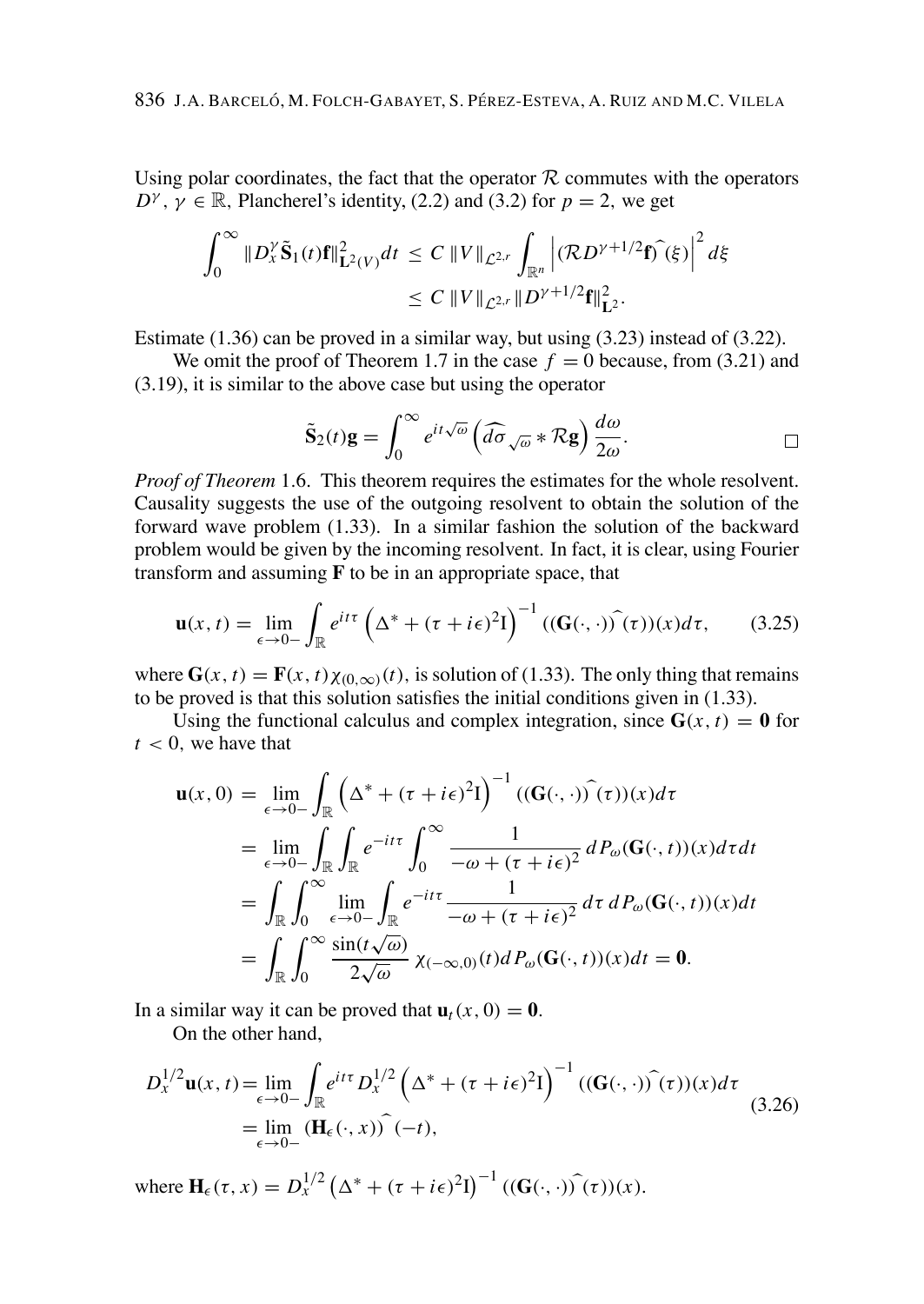Using Plancherel's identity. Fubini and (1.26) we can write

$$
\sup_{x_0 \in \mathbb{R}^n, R>0} \frac{1}{R} \int_{B(x_0, R)} \int_{\mathbb{R}} \left| (\mathbf{H}_{\epsilon}(\cdot, x)) \right|^{2} dt dx
$$
\n  
\n
$$
= \sup_{x_0 \in \mathbb{R}^n, R>0} \frac{1}{R} \int_{B(x_0, R)} \int_{\mathbb{R}} \left| D_{x}^{1/2} \left( \Delta^{*} + (\tau + i\epsilon)^{2} I \right)^{-1} \left( (\mathbf{G}(\cdot, \cdot)) \right) (\tau) \right|^{2} d\tau dx
$$
\n  
\n
$$
\leq C \left\| V \right\|_{\mathcal{L}^{2,r}} \int_{\mathbb{R}} \int_{\mathbb{R}^n} \left| \left( (\mathbf{G}(\cdot, \cdot)) \right) (\tau) \right|^{2} V^{-1}(x) dx d\tau
$$
\n  
\n
$$
= C \left\| V \right\|_{\mathcal{L}^{2,r}} \int_{0}^{\infty} \left\| \mathbf{F}(\cdot, t) \right\|_{\mathbf{L}^{2}(V^{-1})}^{2} dt.
$$

The result follows taking the limit as  $\epsilon \to 0$  – and, using (3.26) and (1.26).  $\Box$ 

## 4. Appendix

In this section we will show that estimate (1.23) does not hold for  $\tilde{r}$  < 2. To do so, we will prove that:

$$
\|\mathbf{R}(\omega^2 + i0)\mathbf{f}\|_{\mathbf{L}^2(V)} \le c \omega^{-1} \|V\|_{D_r^*} \|\mathbf{f}\|_{\mathbf{L}^2(V^{-1})},
$$

does not hold for  $\tilde{r} < 2$ , where  $\mathbf{R}(\omega^2 + i0)\mathbf{f}$  is the solution of equation (1.8) given by  $(1.15)$ .

From (1.18), it is enough to prove the result for  $\tilde{r} = 2$ .

We will consider the case where the Navier equation  $(1.8)$  is the Helmholtz equation (1.11), that is, the case where  $\mu + \lambda = 0$  in (1.2), **f** is a scalar function g and  $\omega = k$ .

Taking into account the following identity, which can be obtained from (2.12) and  $(3.17)$ ,

$$
R(k^2+i0)g(x) = p.v.\int_{\mathbb{R}^n} \frac{1}{-|\xi|^2 + k^2} \widehat{g}(\xi) e^{ix\cdot\xi} d\xi + \frac{i\pi}{2k} \chi_{\{k>0\}} \widehat{d\sigma_k} * g(x), \quad x \in \mathbb{R}^n,
$$

we claim that it is enough to prove that the following estimate does not hold:

$$
\|\widehat{d\sigma_k} * g\|_{L^2(V)} \le c \|V\|_{D_2} \|g\|_{L^2(V^{-1})}.
$$
\n(4.1)

A scaling argument shows that we may assume  $k = 1$  without loss of generality.

**Notation.** Throughout this section, for nonnegative quantities  $X$  and  $Y$  we will write  $X \leq Y$   $(X \geq Y)$  to denote the existence of a positive constant C, depending only on the dimension *n*, such that  $X \le CY$  ( $X \ge CY$ ). We will write  $X \sim Y$  if both  $X \leq Y$  and  $X \geq Y$  hold.

The following lemma proves that  $(4.1)$  does not hold.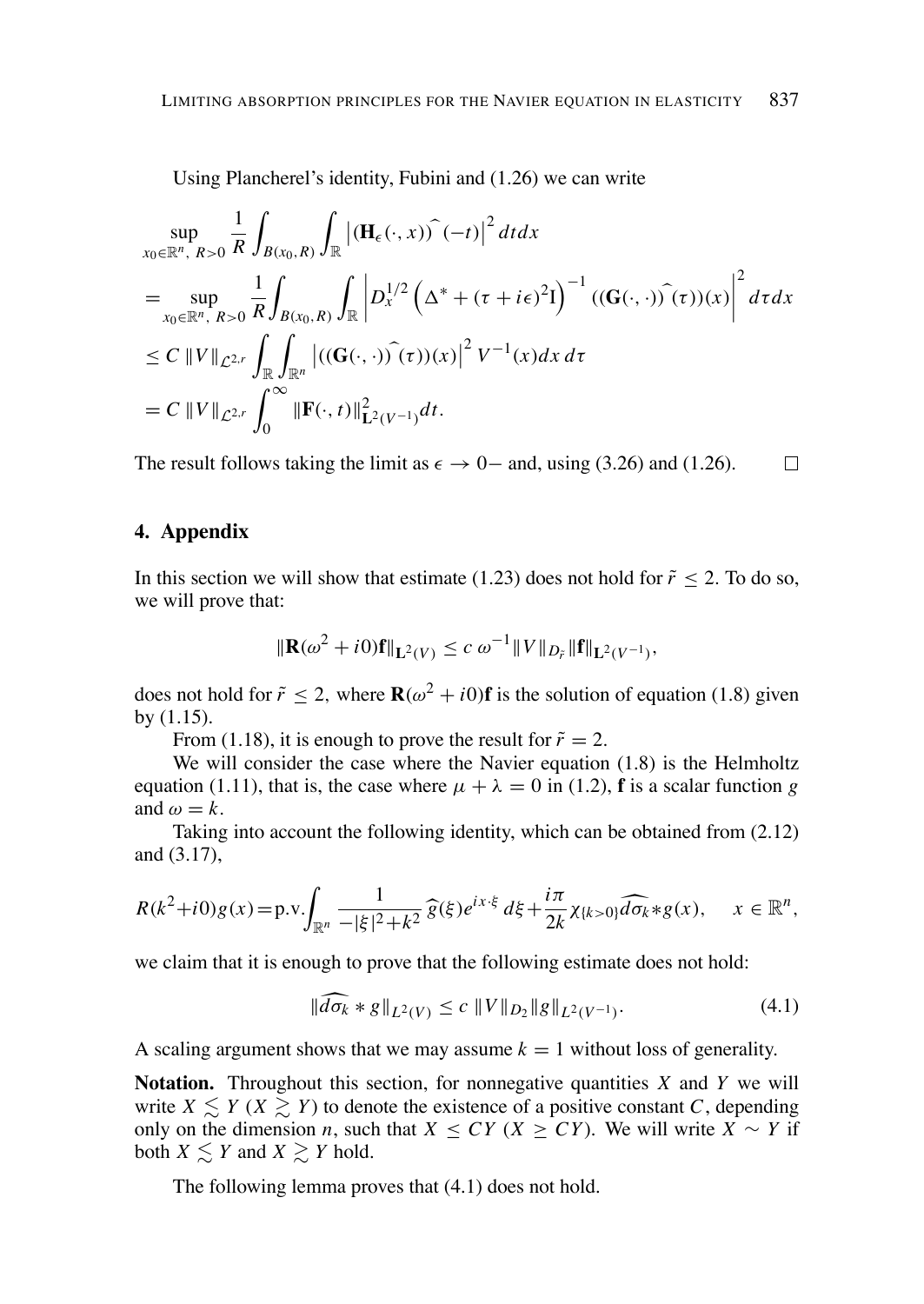**Theorem 4.1.** Given a natural number N sufficiently large, there exist a nonnegative radial function  $V_N$  in  $D_2(\mathbb{R}^n)$ ,  $n \geq 2$ , with  $||V_N||_{D_2} = 1$ , and a function  $g_N$  in  $L^2(V_N^{-1})$  such that

$$
\|\widehat{d\sigma} * g_N\|_{L^2(V_N)}^2 \gtrsim \log N \left\|g_N\right\|_{L^2(V_N^{-1})}^2
$$

where  $d\sigma$  denotes the induced Lebesgue measure on the unit sphere.

In order to prove Theorem 4.1 we need the following technical results that can be found in [4, 10] and [3] (see [4, Lemma 5] or estimate  $[10, (2.4.2)]$  and, [3, Section 21).

**Lemma 4.2.** For  $k = 0, 1, 2, ..., let \{Y_m^k / m = 1, 2, ..., a_k\}$  be an orthonormal basis of spherical harmonics of degree  $k$ . Given a nonnegative radial function  $V$ and a function g in  $L^2(\mathbb{R}^n)$ ,  $n > 2$ , we have that

$$
\|\widehat{d\sigma} * g\|_{L^2(V_N)}^2
$$
\n
$$
= \sum_{k=0}^{\infty} \sum_{m=1}^{a_k} \left| \int_0^{\infty} t^{n/2} J_{\nu(k)}(t) g_{km}(t) dt \right|^2 \int_0^{\infty} |J_{\nu(k)}(r)|^2 r V(r) dr,
$$
\n(4.2)

where  $v(k) = k + (n-2)/2$ ,  $J_v$  denotes the Bessel function of order v, and  $g_{km}$ are the coefficients of g in its spherical harmonic expansion, i.e.

$$
g(x) = \sum_{k=0}^{\infty} \sum_{m=1}^{a_k} g_{km}(|x|) Y_m^k\left(\frac{x}{|x|}\right), \qquad x \in \mathbb{R}^n.
$$

**Lemma 4.3.** Given  $v \ge 1/2$ , let K be the unique natural number such that  $v^{2/3} \le$  $2^{K} < 2v^{2/3}$ . Then, for  $1 < p < \infty$ , we have that

$$
\int_{\nu+\nu^{1/3}}^{2\nu} |J_{\nu}(r)|^p dr \sim \nu^{(1-p)/3} \sum_{j=0}^{K} 2^{j(1-p/4)}.
$$
 (4.3)

**Lemma 4.4.** Given  $v \geq 1/2$ , there exists a positive constant A independent of v such that if  $r \in \left[\nu + \nu^{1/3}, 2\nu\right]$ , then

$$
J_{\nu}(r) = \frac{\cos \theta_{\nu}(r)}{\sqrt{2\pi} (r^2 - \nu^2)^{1/4}} + \gamma_{\nu}(r),
$$
\n(4.4)

where

$$
\theta_{\nu}(r) = (r^2 - \nu^2)^{1/2} - \nu \arccos\left(\frac{\nu}{r} - \frac{\pi}{4}\right)
$$
 (4.5)

and

$$
|\gamma_{\nu}(r)| \le A\left(\frac{\nu^2}{(r^2 - \nu^2)^{7/4}} + \frac{1}{r}\right). \tag{4.6}
$$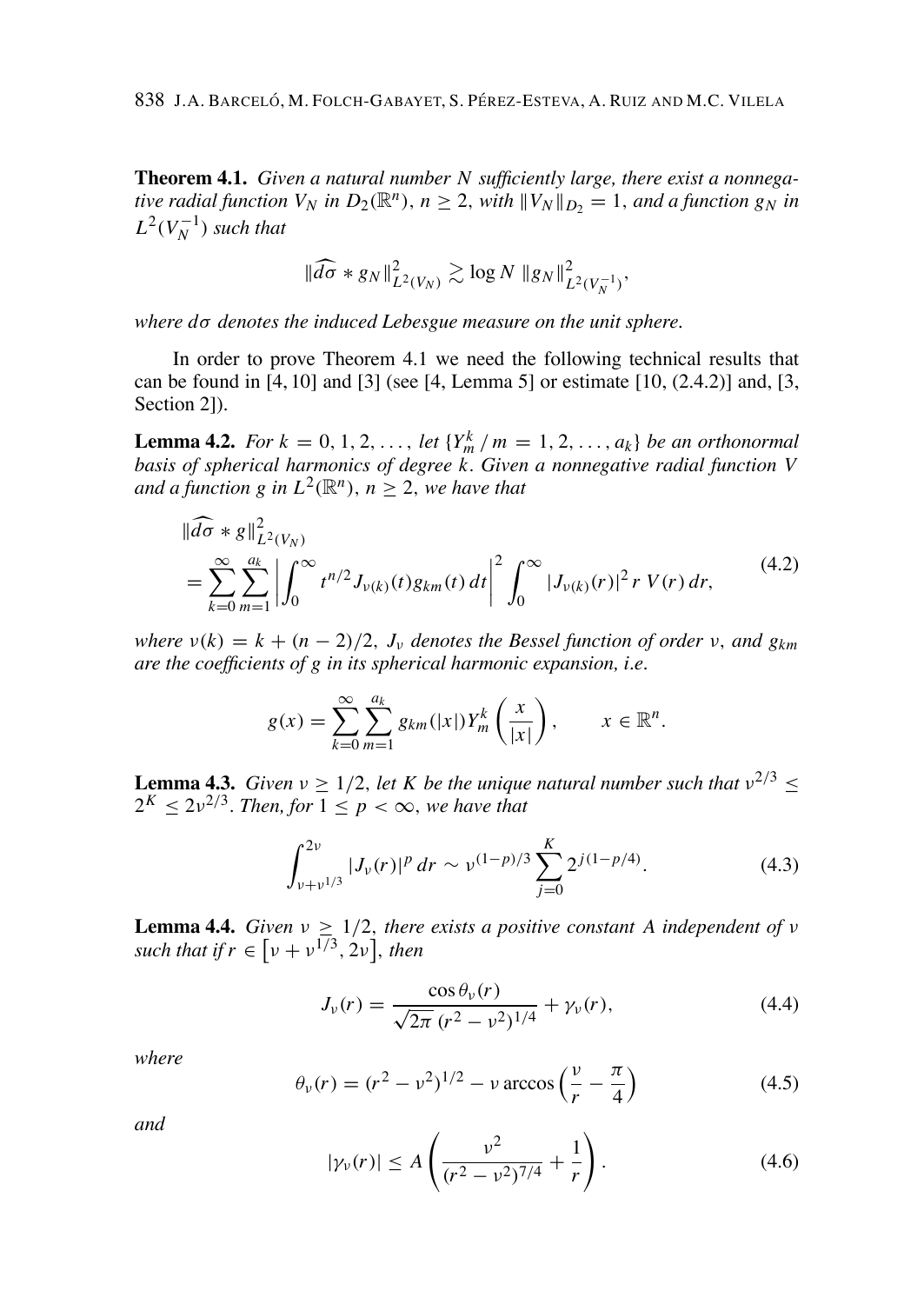*Proof of Theorem* 4.1. For N is sufficiently large, we can write  $v = v(N)$  =  $v(\ell) = \ell + (n-2)/2$  with  $\ell \in \mathbb{N}$  such that  $2^N \le v \le 2^{N+1}$ .<br>For  $|x| \in [2^N, 2^{N+2}]$ , let  $V_N(x) = C_N h_N(|x|)$  where

$$
h_N(r) = |r - v|^{-1/2} \left[ \log \left( \frac{4v}{|r - v|} \right) \right]^{-1} \chi_{\left[2^N, 2^{N+2}\right]}(r)
$$

and  $C_N = 1/(2||h_N||_{D_2})$ ; and for  $|x| \notin [2^N, 2^{N+2}]$ , we define  $V_N(x)$  as a nonnegative radial function such that  $V_N \in D_2(\mathbb{R}^n)$  and  $||V_N||_{D_2} = 1$ .<br>Observe that since  $||h_N||_{D_2} \sim 2^{N/2} \sim \nu^{1/2}$ , then

$$
C_N \sim \nu^{-1/2}.\tag{4.7}
$$

For  $x \in \mathbb{R}^n$ , we also define,

$$
g_N(x) = \chi_{\left[\nu+\nu^{1/3},2\nu\right]}(|x|) \operatorname{sign}\left(J_{\nu}(|x|)\right) Y_1^{\ell} \left(\frac{x}{|x|}\right).
$$

It is easy to see that

$$
\|g_N\|_{L^2(V_N^{-1})}^2 \lesssim \nu^{n+1},
$$

and therefore, it is enough to prove that

$$
\|\widehat{d\sigma} * g_N\|_{L^2(V_N)}^2 \gtrsim \log N \, \nu^{n+1}.
$$

Using (4.2) and (4.3) with  $p = 1$ , for this particular function  $g_N$ , we can write

$$
\|\widehat{d\sigma} * g_N\|_{L^2(V_N)}^2 = \left(\int_{\nu+\nu^{1/3}}^{2\nu} t^{n/2} |J_\nu(t)| dt\right)^2 \int_0^\infty |J_\nu(r)|^2 r V_N(r) dr
$$
  

$$
\sim \nu^n \left(\sum_{j=0}^K 2^{3j/4}\right)^2 \int_0^\infty |J_\nu(r)|^2 r V_N(r) dr,
$$

where K is the unique natural number such that  $v^{2/3} < 2^{K} < 2v^{2/3}$ . Therefore,

$$
\|\widehat{d\sigma} * g_N\|_{L^2(V_N)}^2 \sim \nu^{n+1} \int_0^\infty |J_\nu(r)|^2 r V_N(r) dr
$$
  
\$\gtrsim \nu^{n+2} \sum\_{j=0}^{K-2} \int\_{\nu+2^j \nu^{1/3}}^{\nu+2^{j+1} \nu^{1/3}} |J\_\nu(r)|^2 V\_N(r) dr.\$

Using (4.4) and (4.7), for this particular function  $V_N$ , we have that

$$
\|\widehat{d\sigma} * g_N\|_{L^2(V_N)}^2 \gtrsim \nu^{n+2/3} \sum_{j=0}^{K-2} 2^{-j} \left[ \log \left( \nu^{2/3} 2^{-j} \right) \right]^{-1} I_j,\tag{4.8}
$$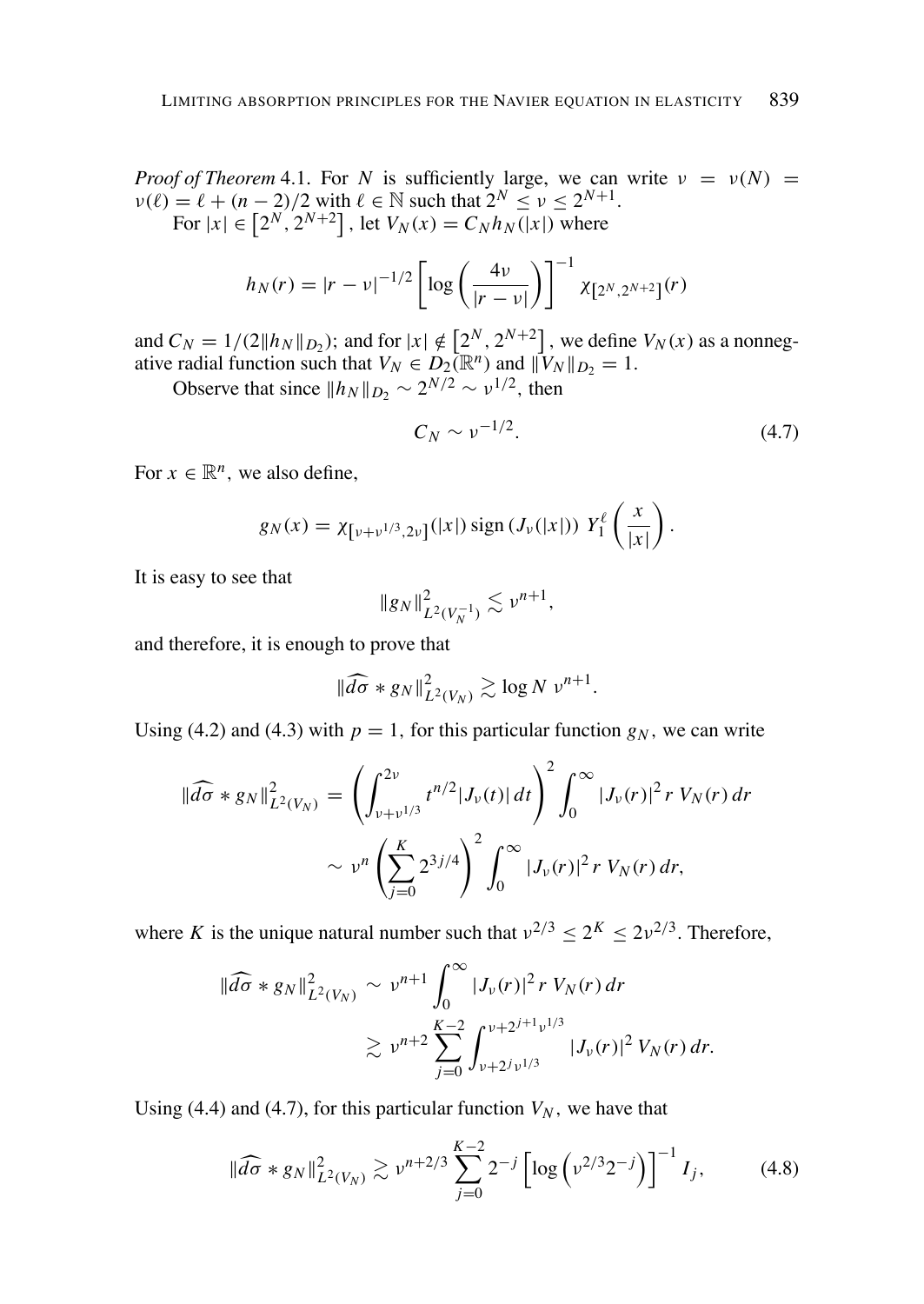where

$$
I_j = \int_{\nu + 2^{j} \nu^{1/3}}^{\nu + 2^{j+1} \nu^{1/3}} |\cos \theta(r) + \sqrt{2\pi (r^2 - \nu^2)^{1/4}} h_{\nu}(r)|^2 dr, \quad j = 0, \dots, K-2.
$$
 (4.9)

For each  $i$ , we define

$$
B_j = \left\{ r \in \left[ \nu + 2^j \nu^{1/3}, \nu + 2^{j+1} \nu^{1/3} \right] : |\cos \theta_\nu(r)| \ge 1/2 \right\},\tag{4.10}
$$

where  $\theta_{v}(r)$  is given by (4.5).

For any natural number m such that  $m \leq K - 2$  (this is possible for N large enough), using (4.6), one can prove that if  $r \in \left[ \nu + 2^m \nu^{1/3}, \nu + 2^{K-1} \nu^{1/3} \right]$ , then

$$
|\sqrt{2\pi}(r^2 - \nu^2)^{1/4}h_\nu(r)| \le 4\sqrt{\pi}A2^{-3m/4}.\tag{4.11}
$$

Therefore, if we choose the natural number m such that  $4\sqrt{\pi} A2^{-3m/4} \le 1/4$ (again, this is possible for  $N$  large enough), from  $(4.9)$ ,  $(4.10)$  and  $(4.11)$ , we have that

$$
I_j \gtrsim \int_{B_j} dr \sim 2^j \nu^{1/3}, \qquad j = m, \dots, K-2.
$$

Using this estimate in (4.8), and the fact that  $v^{2/3} \sim 2^{K} \sim 2^{2N/3}$ , we get that

$$
\|\widehat{d\sigma} * g_N\|_{L^2(V_N)}^2 \gtrsim \nu^{n+1} \sum_{j=m}^{K-2} \left(\log 2^{K-j}\right)^{-1} \sim \nu^{n+1} \log K \sim \nu^{n+1} \log N,
$$

whenever  $K \ge m/2$  (as before, this is possible for N large enough).

**Remark 4.5.** Notice that the weights  $V_N$  defined in the proof of Theorem 4.1 do not belong to  $D_p$  if  $p > 2$ .

**Remark 4.6.** [4, Theorem 3] gives a characterization of the weights that belong to  $\mathcal T$  in terms of a restriction theorem for spheres. More precisely, Theorem 3 states that for  $n \geq 2$ ,  $V \in \mathcal{T}$  if and only if

$$
\|\widehat{d\sigma_k} * g\|_{L^2(V)} \lesssim |||V||| \|g\|_{L^2(V^{-1})}.
$$
\n(4.12)

 $\Box$ 

As a consequence of Theorem 4.1 and (4.12), we have that if  $p \le 2$ ,  $D_p$  is not continuously included in  $T$ .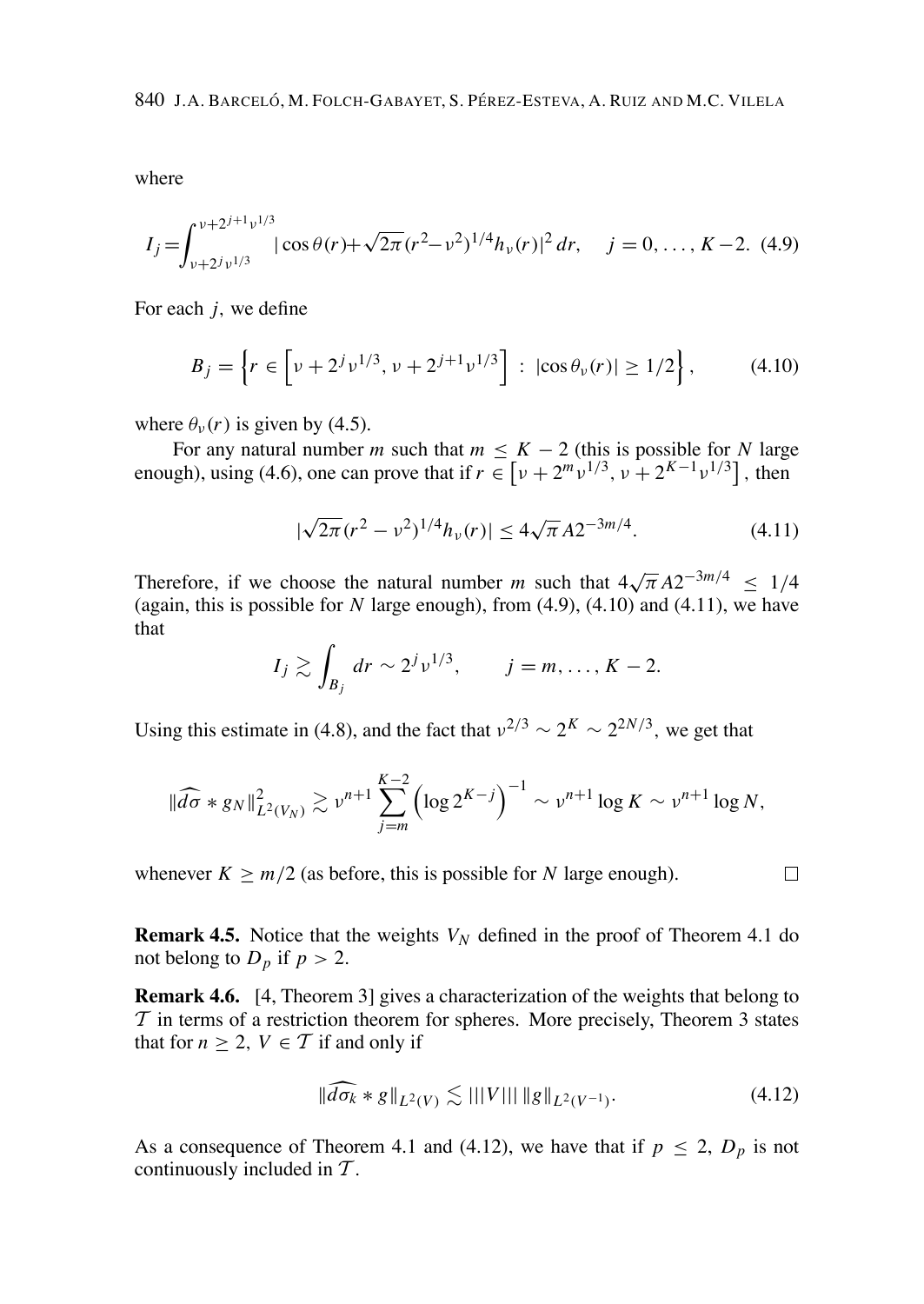#### **References**

- [1] S. AGMON. Spectral properties of Schrödinger operators and scattering theory, Ann. Scuola Norm. Sup. Pisa (4) 2 (1975), 151-218.
- [2] S. AGMON and L. HÖRMANDER, Asymptotic properties of solutions of differential equations with simple characteristics, J. Anal. Math. 30 (1976), 1-38.
- [3] J. A. BARCELÓ and A. CÓRDOBA, *Band-limited functions: L<sup>p</sup>-convergence*, Trans. Amer. Math. Soc. (2) 313 (1989), 655-669.
- [4] J. A. BARCELÓ, A. RUIZ and L. VEGA, Weighted estimates for the Helmholtz equation and some applications, J. Funct. Anal. 150 (1997), 356–382.
- [5] A. P. CALDERÓN and A. ZYGMUND, On singular integrals, Amer. J. Math. 78 (1956), 289-309.
- [6] S. CAMPANATO, Proprietà di una famiglia di spazi funzionali, Ann. Scuola Norm. Sup. Pisa 18 (1964), 137–160.
- [7] F. CHIARENZA and M. FRASCA, A remark on a paper by C. Fefferman, Proc. Amer. Math. Soc. 108 (1990), 407-409.
- [8] F. CHIARENZA and A. RUIZ, Uniform  $L^2$ -weighted Sobolev inequalities, Proc. Amer. Math. Soc. 112 (1991), 53-64.
- [9] R. R. COIFMAN and C. FEFFERMAN, Weighted norm inequalities for maximal functions and singular integrals, Studia Math. 51 (1974), 241–250.
- [10] D. COLTON and R. KRESS, "Inverse Acoustic and Electromanetic Scattering Theory", Springer-Verlag, New York, 1992.
- [11] J. DUOANDIKOETXEA ZUAZO, "Fourier Analysis", AMS, Graduate Studies in Mathematics, V 29, 2001.
- [12] J. GARCÍA-CUERVA and J. L. RUBIO DE FRANCIA, "Weighted Norms Inequalities and Related Topics", North-Holland, Amsterdam, 1985.
- [13] C. HERZ, Lipschitz spaces and Bernstein's theorem on absolutely convergent Fourier transforms, J. Math. Mech. 18 (1968), 283-324.
- [14] G. HU, S. LU and D. YANG, Boundedness of rough singular integral operators on homogeneous Herz spaces, J. Austr. Math. Soc. 66 (1999), 201-223.
- [15] T. KATO, Wave operators and similarity for non-selfadjoint operators, Math. Ann. 162  $(1966), 258 - 279.$
- [16] T. KATO and K. YAJIMA, Some examples of smooth operators and the associated smoothing effect, Rev. Math. Phy. (4) 1 (1989), 481-496.
- [17] C. KENIG, G. PONCE and L. VEGA, Small solutions to nonlinear Schrödinger equations, Ann. Inst. H. Poincaré Anal. Non Linéaire 10 (1993), 255-288.
- [18] C. KENIG, A. RUIZ and C. SOGGE, Uniform Sobolev inequalities and unique continuation for second order constant coefficient differential operators, Duke Math. J. 55 (1987), 329-347.
- [19] V. D. KUPRADZE, "Three-Dimensional Problems of Elasticity and Thermoelasticity", North-Holland, Amsterdam, 1979.
- [20] R. LEIS, "Initial Boundary Value Problems in Mathematical Physics", John Wiley & Sons, New York, 1986.
- [21] X. LI and D. YANG, Boundedness of some sublinear operators on Herz spaces, Illinois J. Math. 40 (1996), 484–501.
- [22] B. PERTHAME and L. VEGA, Morrey-Campanato estimates for Helmholtz equations, J. Funct. Anal. 164 (1999), 340-355.
- [23] A. RUIZ, Recovery of the singluarities of a potential from fixed angle scattering data, Comm. Partial Differential Equations 26 (2001), 1721-1738.
- [24] A. RUIZ, Harmonic analysis and inverse problems, http://web.uam.es/gruposinv/inversos/publicaciones/Inverseproblems.pdf
- [25] A. RUIZ and A. VARGAS, Partial recovery of a potential from backscattering data, Comm. Partial Differential Equations 30 (2005), 67-96.